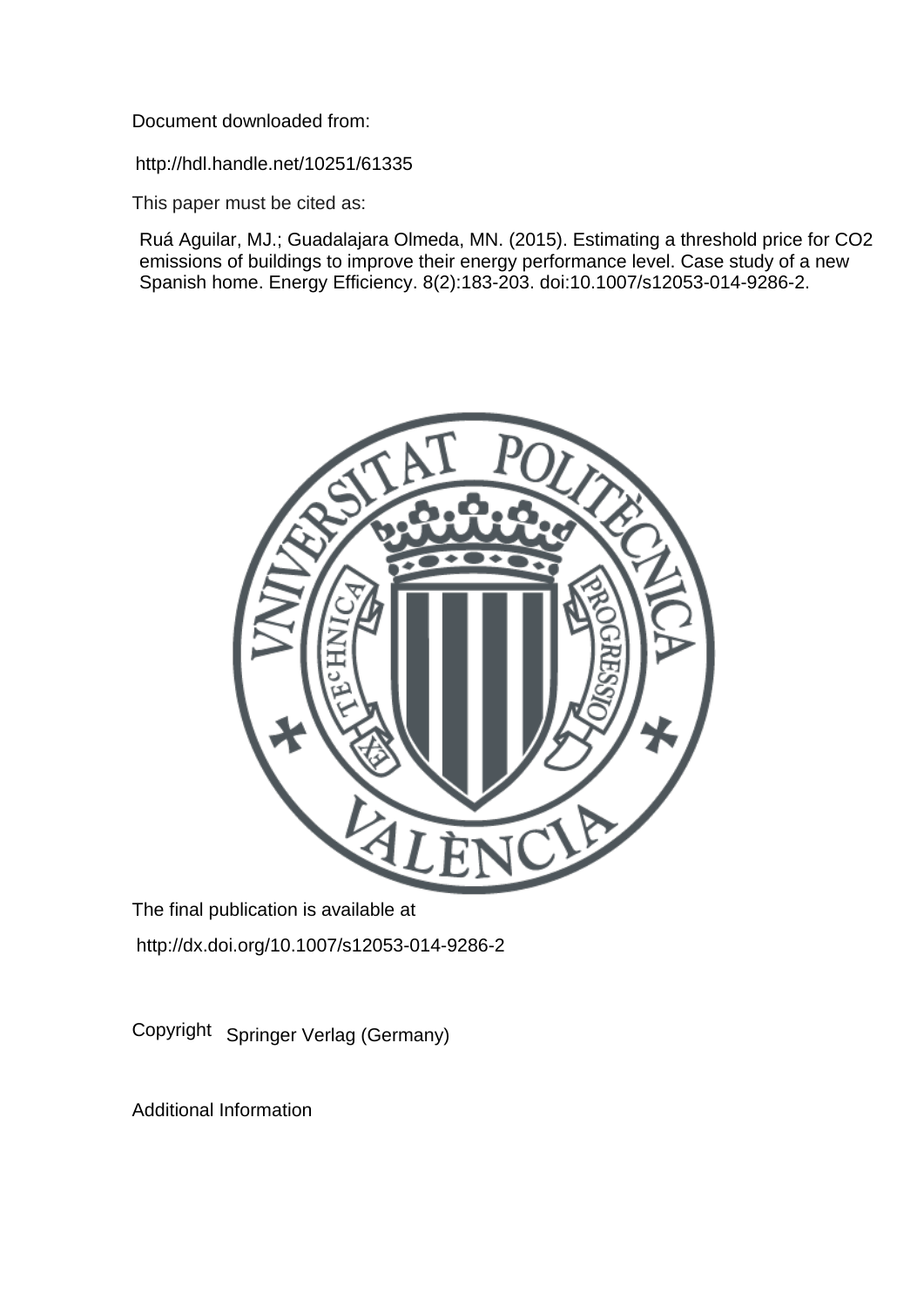### **Estimating a threshold price for**  $CO<sub>2</sub>$  **emissions of buildings to improve their energy performance level. Case study of a new Spanish home**

<sup>1</sup>María José Ruá; <sup>2</sup>Natividad Guadalajara

<sup>1</sup>Universitat Jaume I. Department of Mechanical Engineering and Construction, Avenida Sos y Bainat sn, Castellón de la Plana. C.P. 12071, Spain.

<sup>2</sup>Universitat Politècnica de València. Department of Economy and Social Sciences, Camino de Vera sn, edificio 7J, planta 3. C.P. 46022, Valencia, Spain.

#### **Abstract**

Energy consumption in homes produces  $CO<sub>2</sub>$ . In many countries, building regulations are being set to enable energy efficiency performance levels to be issued. In Spain, there is a regulated procedure to certify the energy performance of buildings according to their  $CO<sub>2</sub>$  emissions. Consequently, some software tools have been design to simulate buildings and to obtain their energy consumption and  $CO<sub>2</sub>$  emissions. In this paper the investment, maintenance and energy consumption costs are calculated for different energy performance levels and for various climatic zones, in a single-family home. According to the results, more energy efficient buildings imply higher construction and maintenance costs, which are not compensated by lower energy costs. Therefore, under current conditions, economic criteria do not support the improvement of the energy efficiency of a dwelling. Among the possible measures to promote energy efficiency, a price on  $CO<sub>2</sub>$  emissions is to be suggested, including the social cost in the analysis. For this purpose, the cost-optimal methodology is used. In different scenarios for the discount rate y energy prices, various prices for  $CO<sub>2</sub>$  are obtained, depending on the climatic zone and energy performance level.

#### **Keywords**

Energy performance of buildings, Net Present Value, cost-optimal methodology Construction and maintenance costs, Energy consumption,  $CO<sub>2</sub>$  emissions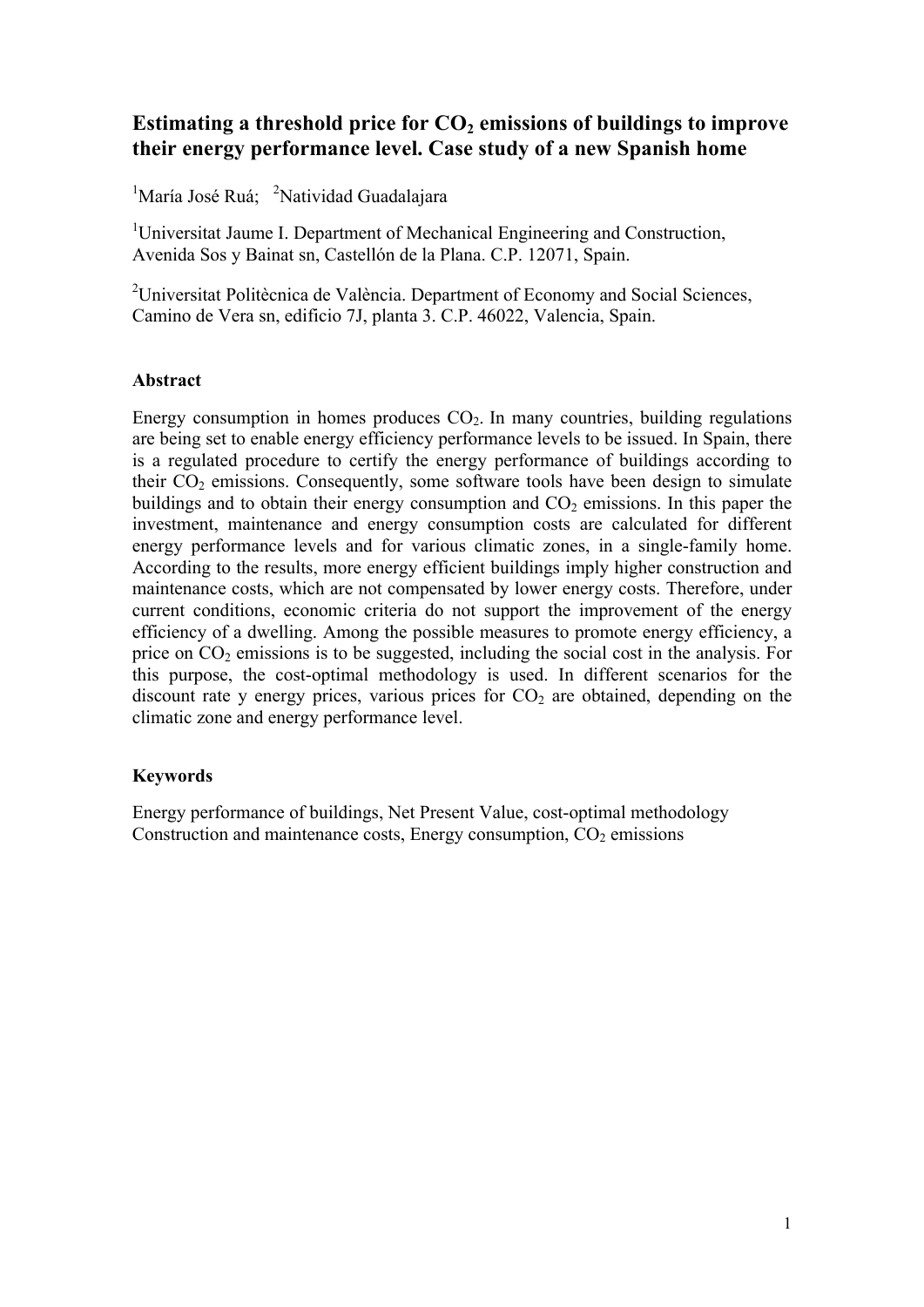# **I. Introduction**

Greenhouse gas (GHG) emissions have become a major problem, so governments are proposing different policies to reduce them (Linares and Labandeira, 2010). Buildings are responsible for the consumption of between 20% and 40% of the energy produced in developed countries (Pérez-Lombard et al., 2009). However, buildings are one of the sectors in which GHG emissions can be reduced more cost-effectively. Thus, they offer an excellent opportunity to reduce such emissions (La Roche, 2010; Fraunhofer Institute for Systems and Innovation Research ISI, 2012).

In the European Union (EU), directives on the energy efficiency of buildings 2002/91/EC and 2010/31/EU (Energy Performance of Buildings Directive, EPBD) aim to ensure higher energy efficiency in buildings.

The implementation of the above-mentioned European directives was partly achieved in Spain with the introduction of the Technical Building Code (Código Técnico de la Edificación, or CTE in Spanish), as promulgated by Royal Decree (RD) 314/2006, of 19 October, and its sections on energy saving and health (CTE-HE and CTE-HS, respectively); and also through the Thermal Installation in Buildings Regulation (RITE), RD1027/2007, of 20 July, and RD 47/2007, of 19 January, which details the basic procedures to certify energy performance in new buildings. The transposition of the EPBD has been completed by RD 235/2013, which includes existing buildings. These regulations have led to the development of various simulation software systems that verify compliance with minimum requirements. They estimate the energy performance of buildings by calculating the expected value of primary energy consumed and its translation into kilograms of  $CO<sub>2</sub>$ . The use of simulation enables the implementation of measures in the design phase with a view to checking how energy performance is affected.

According to Article 2 of the EPBD 2010, the cost optimal level is "*the lowest cost determined by taking into account energy-related investment costs, maintenance and operating costs, including energy costs and savings, the category of the building concerned, and earnings from the energy produced*". Different constructive solutions and facilities in a building, which determine its energy performance level, will be influential on the investment cost, but also on the maintenance and operation costs during its lifespan. This is considered strictly from a private point of view, so the sum of these costs is considered private costs.

However from a societal viewpoint, the costs and benefits to society must be taken into account. In the building sector, this consideration has been taken from the cost-benefit analysis viewpoint (Verbruggen, 2012) and from the compromise-programming perspective to balance private and social aspects (Ruá and Guadalajara, 2013). Based on these considerations, we chose to include  $CO<sub>2</sub>$  emissions in our analyses.

Annexe III of the EPBD 2010 presents the need for the comparative methodology framework to identify cost-optimal levels of energy performance requirements for buildings and building elements. This was supplemented in 2012 by Commission Delegated Regulation (EU) No. 244/2012, of 16 January 2012, and the Guidelines accompanying the aforementioned Commission Delegated Regulation (EU) No. 244/2012. This regulation supports the addition of the cost of  $CO<sub>2</sub>$  when the global cost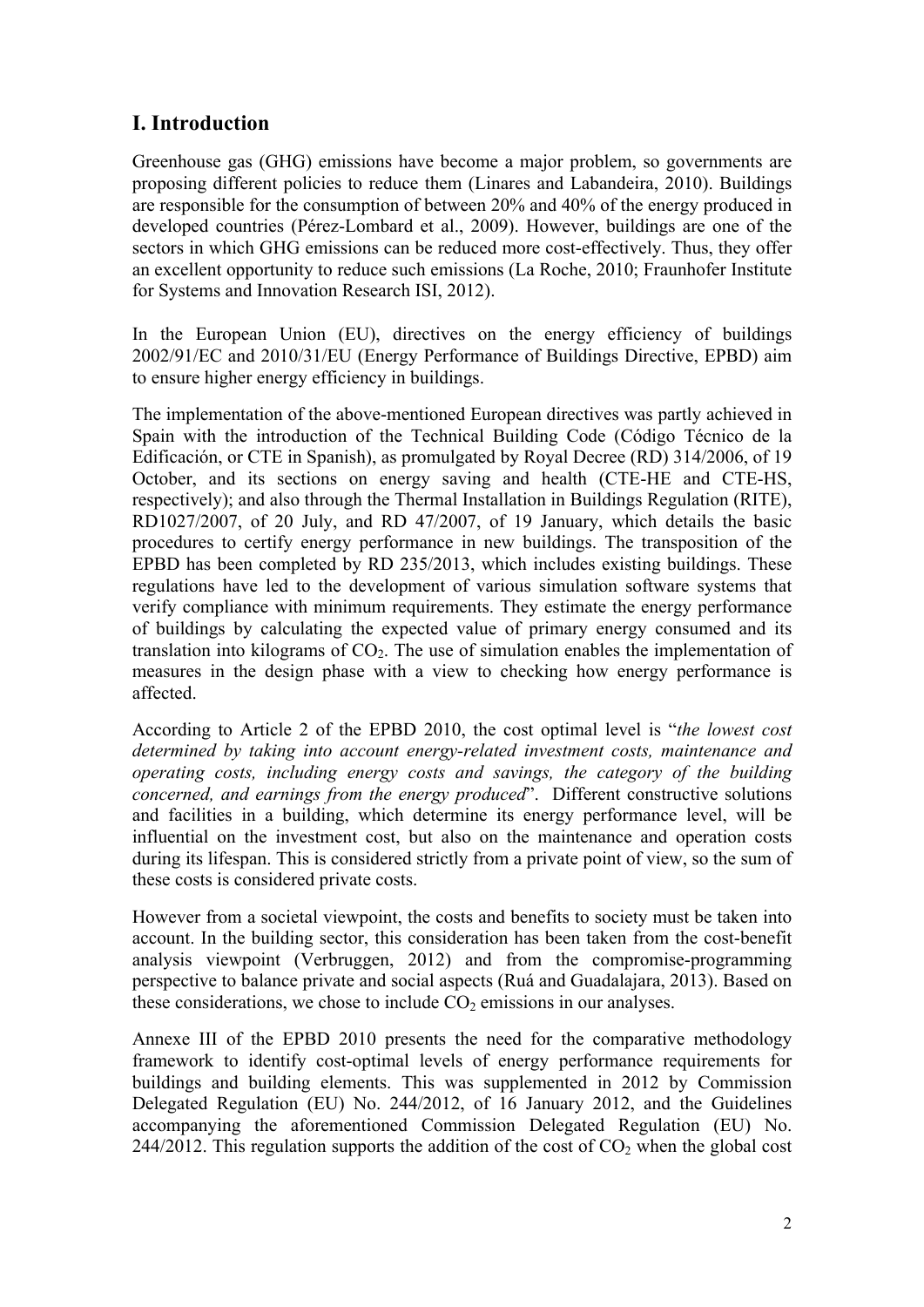is calculated at the macroeconomic level, as we have proceeded in this work. However, this study was done in 2010 before the aforementioned regulation existed.

In order to estimate the investment and maintenance costs, available data on a real development project have been used as a case study (measurements, constructive solutions, materials, facilities, etc.). Energy consumption and  $CO<sub>2</sub>$  emissions have been estimated using the simulation software systems. Reaching a higher energy performance level may imply higher construction costs. However, the cost incurred by energy consumption will be lower. From the economic or private viewpoint, a rational purchaser would buy more economic dwellings, and possibly less energy-efficient ones. However, energy savings and reduced environmental pollution costs for society favour the promotion of energy-efficient dwellings (Ruá and Guadalajara, 2014).

The objective of this paper is to calculate what  $CO<sub>2</sub>$  prices should exist in Spain in order to stimulate building high energy performance class buildings. To do that, the total costs arising from the use of the building were estimated and, due as a market price for  $CO<sub>2</sub>$ emissions does not exist, the threshold prices that would permit the minimisation of the total costs in the best energy performances ratings were estimated.

The article is divided into six sections. The second section briefly describes the energy performance certification procedure in Spain. The third section presents the information sources, and describes the single-family dwelling selected as a case study, the preliminary study and the software systems used to obtain the values for the investment and operation costs of the house according to its energy performance, location and the  $CO<sub>2</sub>$  emissions arising from the use of energy. The fourth section presents the hypotheses and the methodology suggested. The fifth section provides the results. Finally, the sixth section includes the conclusions and a discussion.

### **II. The Spanish energy performance certification procedure**

Comparisons made of the national implementation of the EPBD have indicated differences among countries in terms of procedures and level of implementation (CA-EPBD, 2008; Perez-Lombard *et al*., 2009; Andaloro *et al*., 2010; CA-EPBD, 2011; Annunziata *et al*., 2013). However, the EPBD recast in 2010 includes an objective of converging requirements.

According to the reports of the Concerted Action for the EPBD (CA-EPDB), most countries employ the energy demand indicator  $(kWh/m^2$  year, or  $MJ/m^2$  year in The Netherlands), while others use the  $CO<sub>2</sub>$  emissions indicator (kg  $CO<sub>2</sub>/m<sup>2</sup>$  year). The rating also differs from one country to another as so: while some use letters from A to F, others add numbers such as A1, A2, etc.

The procedure for rating the energy performance of new residential buildings in Spain is detailed in the AICIA (2009). New buildings are assigned an energy performance score on a scale of five values indicated by letters A to E, with A being the best rating. Under RD 47/2007, which came into force in November 2007, new buildings are labelled to indicate their energy performance rating, which corresponds to this scale. These ratings are based on annual emission values in kg of  $CO<sub>2</sub>$  per square metre and annual consumption of primary energy in kWh per square metre depending on: type of building (detached or semi-detached house or apartment building); thermal envelope; climatic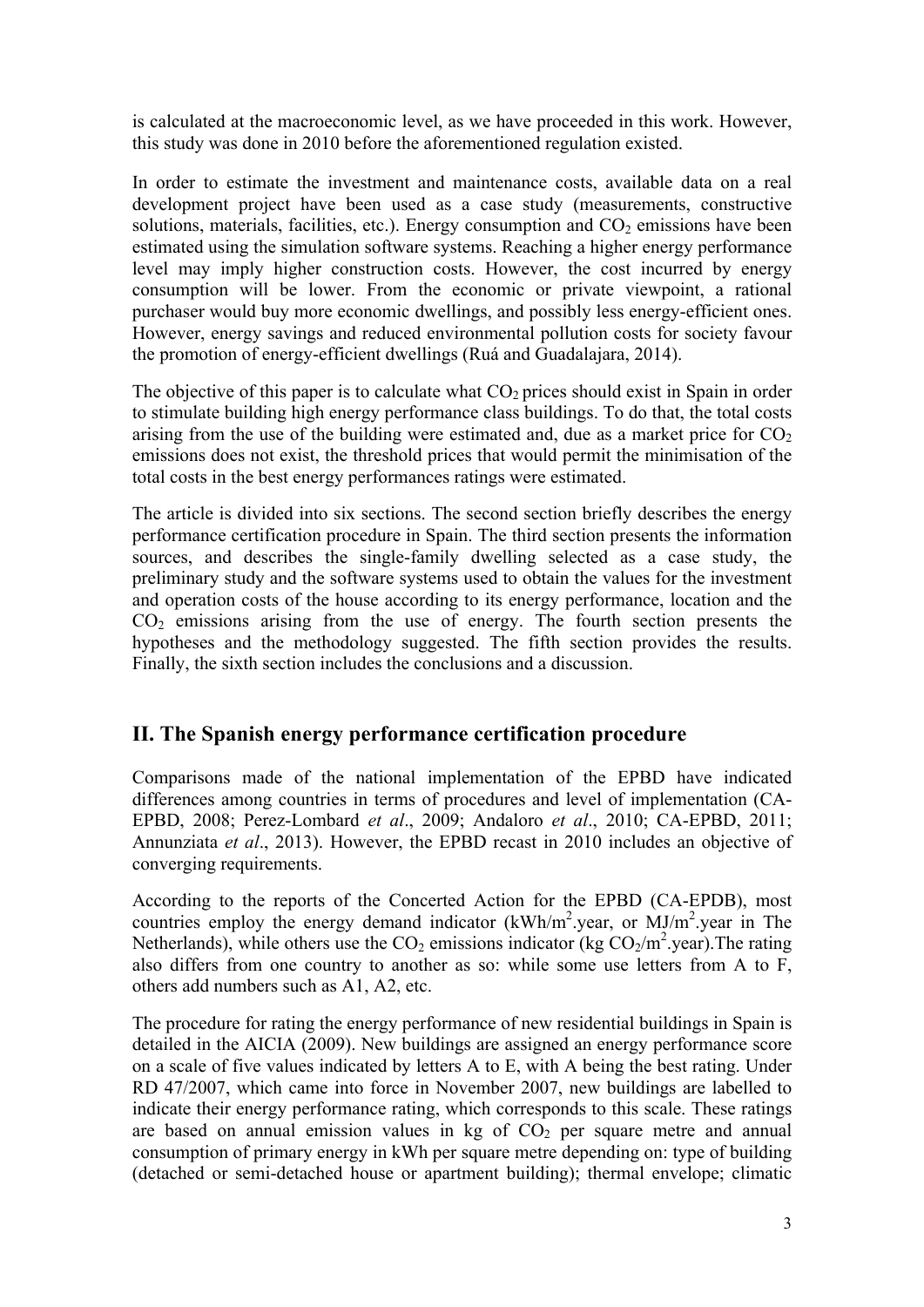zone; municipality in which the building is located; the minimum solar contribution to domestic hot water (DHW) required in the municipality and facilities to ensure inner thermal comfort (air conditioning and heating). Lower grades, F and G, can be used in existing buildings, but new buildings that meet the CTE must obtain an E grade, or above.

While processing energy ratings, climate is a key factor as external conditions will greatly influence the calculation of the energy requirements for a building. In countries with significant climate variations among regions, distinct climate zones have to be defined, which is the case for Spain (see details below).

The CTE divides Spain into 12 climatic zones, according to the limitation of the energy demand of buildings (Table 1). Each provincial capital is assigned a zone and the classification of the corresponding area reflects that of the provincial capital. However within the same province, different climatic zones may exist with altitudes that vary by more than 200 metres from that of the provincial capital (Appendix D.1, CTE-HE1).

The naming system for the climatic zone is composed of a letter and a number which indicate severity of winters and summers, respectively. The letter A indicates mild winters and E denotes the coldest winters, while number 1 suggests cool summers and 4 denotes the hottest summers. The severities of summer and winter are linked with the Cooling and Heating Degree Days (CDD and HDD), respectively, and also with solar radiation (CTE-HE1). As a result, progression from climatic zone A to E gives rise to an increased need for heating, while that from climatic zone 1 to 4 suggests an increased need for cooling. The cells in grey in Table 1 refer to nonexistent combinations. A representative city has been selected for each climatic zone. This nomenclature is applied to Spanish climatic conditions. All the cells of Table 1 show the climatic zone resulting from the letter and number combination, the selected city, HDD and CDD, considered a base temperature of 20ºC and the average temperatures for January and August for each city. For example, the HDD for the most extreme climates, A4 (Almería, SE Spain) and E1 (Burgos, N Spain), are 1122 and 3360, respectively, while the CDDs are 690 and 233, respectively. The average temperature in January is 12.3ºC in Almería and 3.0ºC in Burgos. The average temperature in August is 25.6ºC in Almería and 19.2ºC in Burgos.

By the energy certification procedure, the energy performance label is obtained for a new building in two different phases: the design phase, before construction starts, as confirmed by the designer; once the building has been delivered to ensure it achieves the designed energy performance, which must be checked by an external auditor. This is compulsory in order to obtain the occupation licence. From 1 June 2013, Spanish buildings to be sold or rented must exhibit the energy efficiency label to the purchaser or renter. In Spain, the certified building must be registered in the official Register, which is dependent on the local government for each region in Spain. Local registers are responsible for the external audit of certification (by architects, technical architects and industrial engineers).

From the above, it can be concluded that the completed procedure is very recent. Therefore, the relationship between energy efficiency and economic factors is still a recent issue. Examining the possible interactions between the energy performance level and the economics of a given building will be useful to understand how labelling buildings can help achieve energy savings. In some countries, where procedures have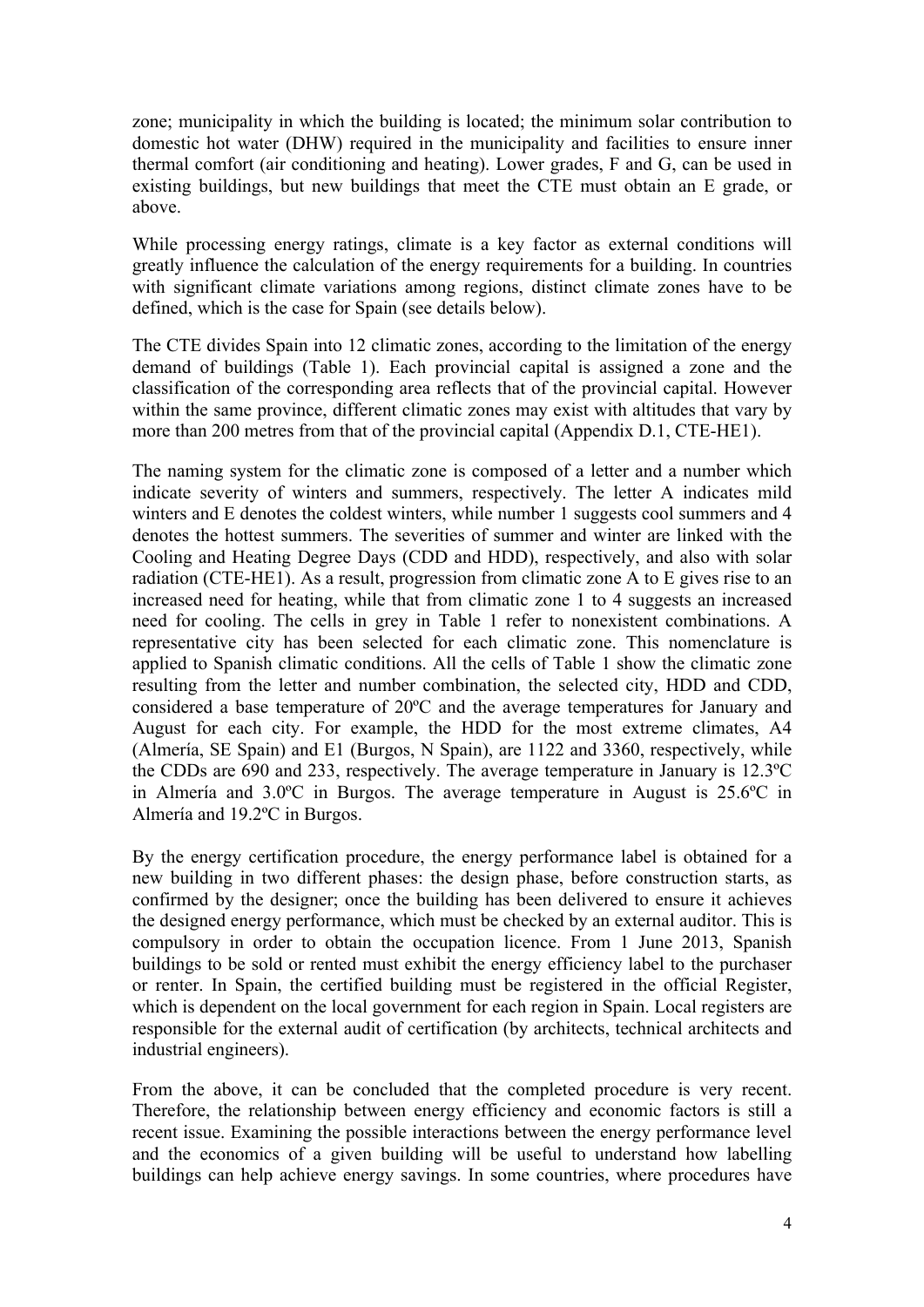already been implemented, the effectiveness of the measures to promote energy efficiency has been analysed by various studies and from different perspectives. Gram-Hansen *et al.* (2007) compared the effectiveness of energy efficiency labels between Denmark and Belgium; despite the fact that the label in Denmark is mandatory, but not in Belgium, the results show that in both cases, investment in energy efficiency is not perceived as a priority in the everyday life of families. Kjaerbye (2008) studied the average labelling effect in terms of natural gas consumption in single-family houses in Denmark, and did not find significant differences when comparing A-, B- and Clabelled houses. Amecke (2012) concluded that for existing residential dwellings in Germany, the influence of energy performance certificates on a private purchaser is limited.

### **III. Information sources and methodology for technical and costs calculations**

#### **III.1. Case study**

The energy certification methodology followed in Europe, and therefore, in Spain, is based on the EPBD, which distinguishes between single-family houses and apartment buildings. Although apartment buildings are more common in Spain than single-family houses (30% of residential dwellings are single-family houses according to the 2001 Spanish national census), this study was done using a single-family house because it is simpler to model for cost data and  $CO<sub>2</sub>$  emissions. Besides, single-family houses are less energy-efficient because the thermal envelope is more exposed to external conditions (Gómez and Esteban, 2010; Garrido *et al.*, 2011; Mercader *et al*., 2012).

A single-family house has been selected as a case study to isolate the parameters which influence a house's energy performance, these being the thermal envelope composition and the facilities that ensure thermal comfort (heating, air conditioning and DHW). These are the factors that can be varied to meet different energy performance levels for the same house configuration. The rest of the factors, which are linked to external conditions, are determined by climatic zone. Other factors such as orientation, influence of obstacles for solar radiation (near buildings, trees, etc.), and the geometry of the house, also influence energy performance. However, they are not considered in this study.

The data required to do this study (measurements and plans) were available and can be considered representative of a standard single-family house. According to the Spanish National Statistics Institute (INE), average single-family houses in Spain cover between  $120 \text{ m}^2$  and  $150 \text{ m}^2$ . Specifically, the reference dwelling used for our case study is a terraced family house with a garage and utility installations in the basement, and ground and first floors for residential use. The surface area is  $68.10 \text{ m}^2$  on the ground floor and 58.88  $m<sup>2</sup>$  on the first floor. Table 2 shows the area of the envelope of the house, distinguishing among façades, party walls, windows and roof. The property is located on the end of a terrace and is orientated 25°N.

#### **III.2. Simulation software systems**

The official government computer programmes, which were available when this work was carried out (2010), were used for calculations: Lider v.01 for compliance with minimum limits on energy demand; Calener-VYP v1.0 (residential buildings) for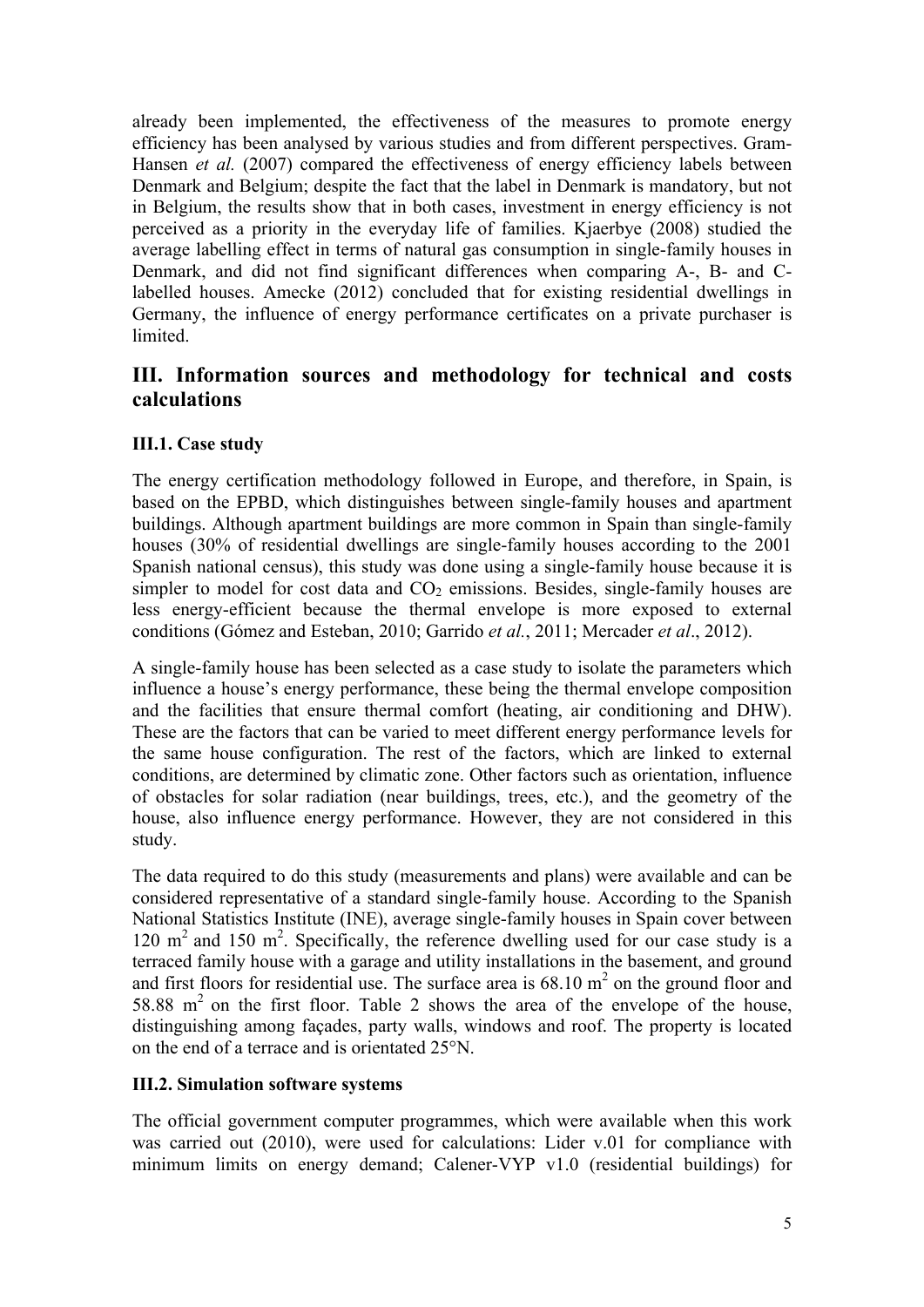energy performance (energy efficiency label as specified in RD 47/2007) and  $CO<sub>2</sub>$ emissions (IDAE, 2008, 2009).

The software Lider v1.0 and Calener-VYP v.01 are the Spanish versions of DOE-2.2. These programmes simulate the real conditions of a building, although it has to be considered that real performance depends on the actual occupants' use. Some countries have already made comparisons between theoretical and actual results regarding energy efficiency (Gram-Hansen et *al*., 2007; Majcen et *al*., 2013). In Spain, Jáber-López *et al*. (2011) proved that consumption predictions, calculated based on the simulation with Calener, were similar to the real consumption levels for two buildings in the Polytechnic University of Valencia (E Spain).

According to the CTE, there are two options for certifying new buildings: simplified or general. The simplified option can be used provided that the building meets the minimum requirements, basically regarding the area of windows (under 60% of the façade contains openings and under 10% of the roof has skylights), or the non-existence of bioclimatic elements such as trombé walls and conservatories. Moreover, simplified options do not allow an energy performance above D (i.e., C, B or A) to be obtained because of the simplifications assumed.

The general option must be applied to obtain a rating higher than D and is also required when certain physical characteristics of the building exceed given thresholds (over 60%) of the façade contains openings and over 10% of the roof has skylights). The results obtained with the general option are more accurate and more favourable because not many simplifications are assumed. This means that a better rate can be obtained by using the general option.

However, Calener-VYP is the only official tool for certifying new residential buildings according to the general option, so it was selected for this study. Table 3 briefly presents the inputs required and the outputs obtained when using the Calener-VYP and Lider programmes.

#### **III.3. Preliminary study**

In this study we analyse the cost of possible energy performance levels in different climatic zones. To obtain these starting combinations, a preliminary study was done in 2010. Further details are found in Ruá and Lopez-Mesa (2012). Appendix 1 shows the procedure of the preliminary study, which was performed in three different stages. The three aforementioned stages are summarised as follows:

First stage. Selection of 25 influential parameters on energy performance and prices estimation in each climatic zone:

The 25 influencing factors on energy performance varied one from another, and were isolated from the rest in order to quantify their degree of influence.

All the climatic zones were selected to quantify the influence on different external conditions. For example, a thicker insulation layer in walls proved more effective in cold than in mild weather, an influence which has already been reported by other authors (Al-Homoud, 2005; Laustsen, 2008; Ucar and Balo, 2009).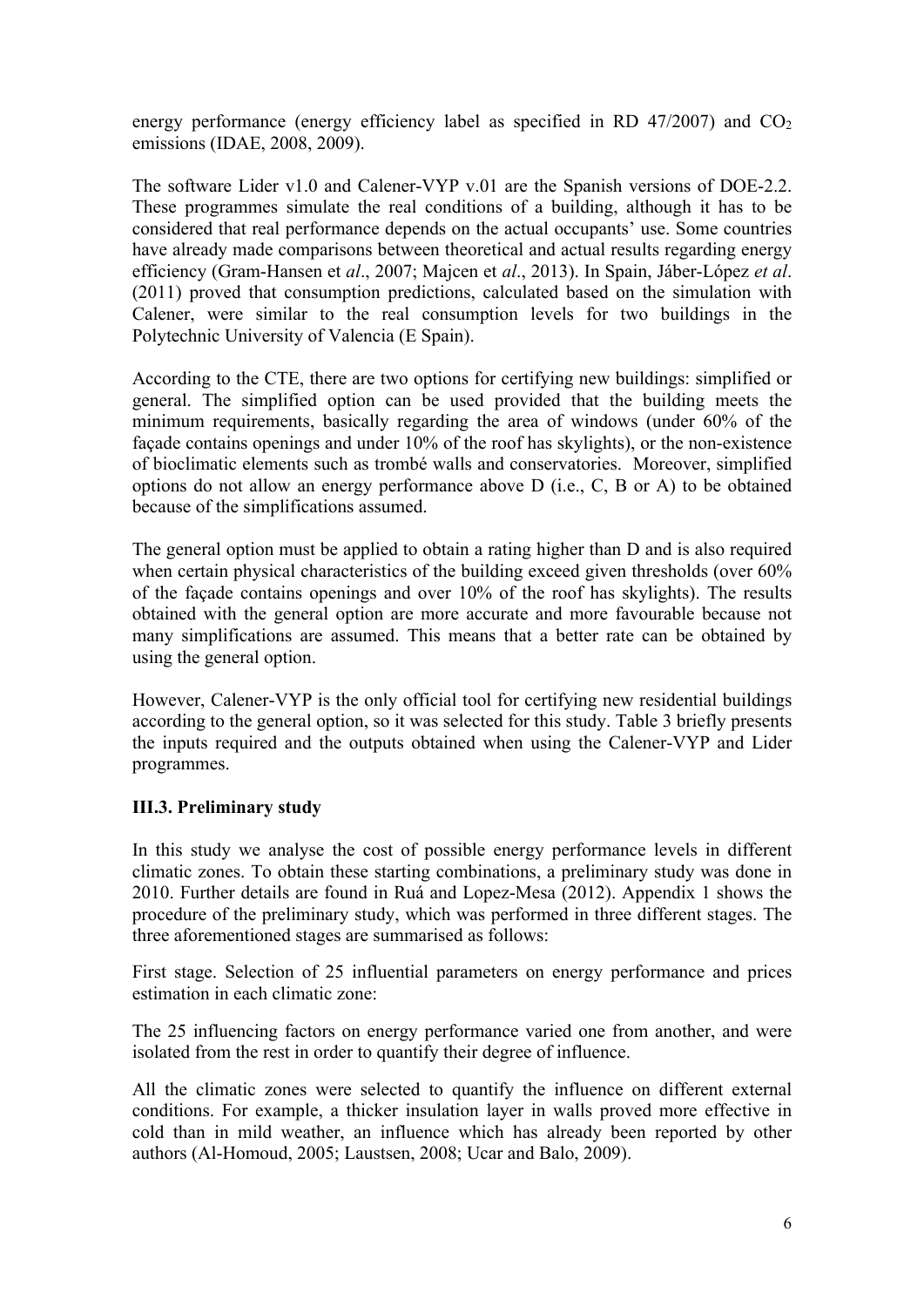This work led to 300 simulations (25 factors in 12 climatic zones). The energy performance level and, therefore, variation in  $CO<sub>2</sub>$  emissions, were obtained from these simulations. Besides energy performance, the prices of the solutions were also analysed, and the ratio of variation in  $CO<sub>2</sub>$  emissions per euro of investment was obtained.

Second stage. Combination of parameters to reach E-rated energy performances in each climatic zone:

The combination of the factors with the worst energy performance was used as the starting combinations, with the fulfilment of CTE requirements, in order to look for Erated energy performances. The main features of the starting combinations with the worst energy performance level, but one fulfilling CTE requirements, can be seen in Appendix 1.

Third stage. Selection of final parameters and combinations reaching each energy performance from E to A:

In the third phase of the preliminary study, some factors were discarded, such as orientation, which was fixed. Then the selected factors were changed one by one to improve energy performance from one level to the next upper level, and also from the least costly to the most costly. These changes are found in Appendix 1. By way of example, if we consider climatic zone B4 from the worst energy performance E, we can obtain a D energy performance more cheaply by simply changing the thickness of the insulation mineral wool (MW) layer on the façade from 5 cm to 8 cm (these are standard thicknesses available on the market). Besides, two complementary measures, such as solar control glasses or back ventilated façades, are required to reach the highest energy performance levels in some configurations, so they were added.

Of the 60 possible combinations for housing (5 energy performances and 12 climatic zones), only 50 were actually obtained. This was because a given combination of solutions based on commercial formats produced a D rating (i.e. it was not possible to obtain performance lower than D for some climatic zones) or it was impossible to achieve a B rating with the package of materials and utility installations used in this study. The 50 combinations obtained in the preliminary study are those that are used in the present study to perform the economic analysis linked to the level of energy performance.

To make the changes required to achieve all 50 combinations of house ratings, the materials contained in the v.01 Lider programme database were used, as were the materials listed in the 'Catalogue of Constructive Elements of the Technical Code' (IETCC, 2010). The information published by manufacturers was used for any material that is not included in the database. Although there are numerous possible combinations of materials and building techniques, only those considered 'standard' (the most frequent options observed on the market) are used because they are more likely to be used under real conditions and to also reduce the number of simulations needed to a limited number; so the study is reasonably attainable. The analysis can be extended in the future to include other solutions, such as passive measures involving building orientation, ventilation, etc.

**III.4. Costs**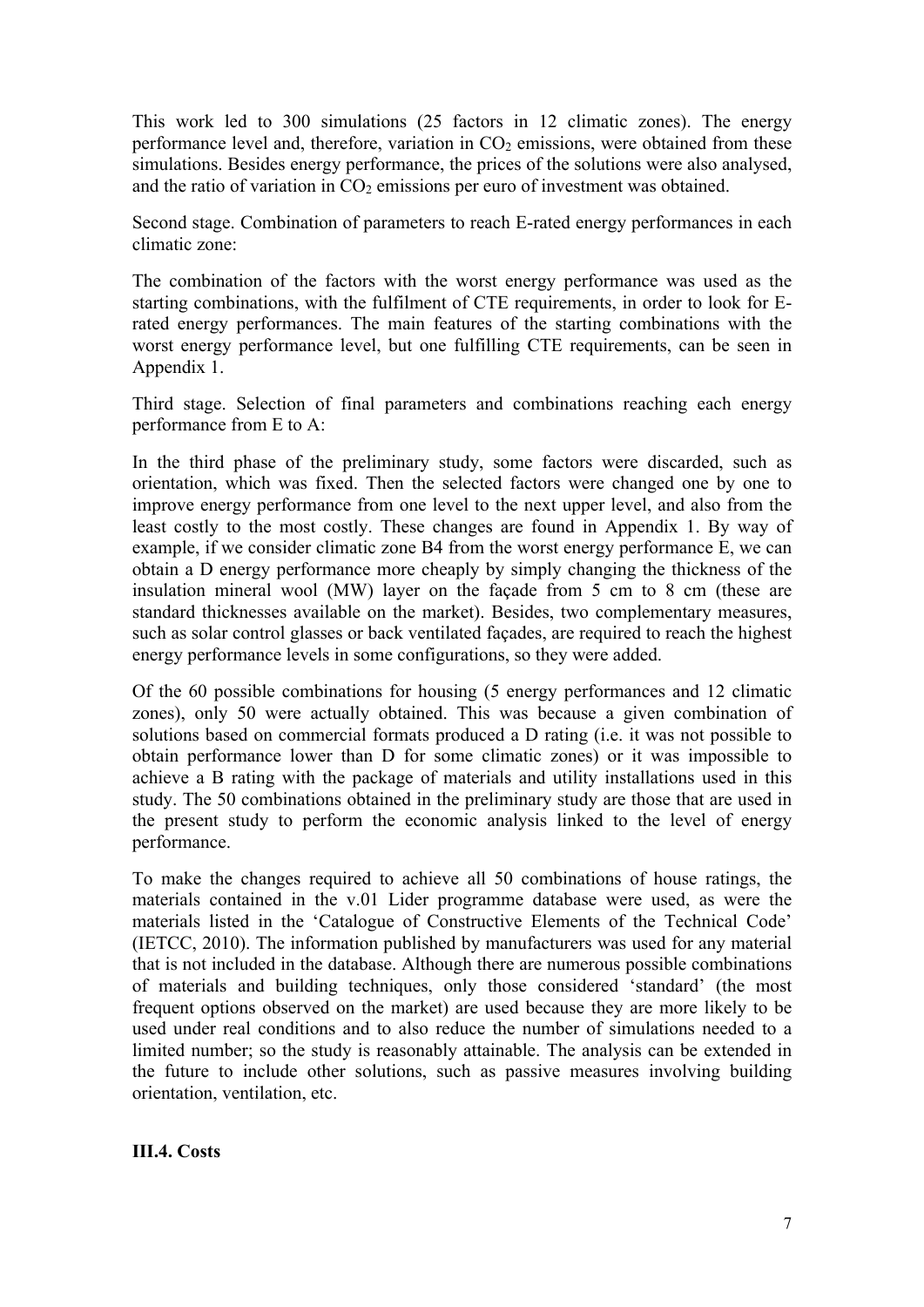The construction, maintenance and energy consumption costs have been calculated in 2010 prices for the 50 combinations resulting from the preliminary study explained previously in Section III.3.

#### *III.4.1. Construction cost*

The construction cost of the 50 combinations of house energy performance levels is obtained by budgeting the building materials and techniques required for the minimum fulfilment of the energy demand specified by the CTE (cost of materials, labour, and other costs, excluding VAT) (Ramirez de Arellano, 2004; Bertran, 2009). In response to the climatic characteristics of each zone, there are various specification options; e.g., insulation thickness, types of glazing, exterior carpentry, air conditioning systems, etc. In addition, the substitution and repair of facilities or of any other elements in the dwelling with a shorter service life than the whole building were considered after contemplated the year when they were carried out.

In order to estimate the budget for each combination, we used Excel sheets. From a base budget, we made the necessary changes to calculate the total project cost for the 50 combinations. Every budget, structured into 21 budget items, is seen in Table 4. Every section is formed by different construction works, whose costs sum the total amount per budget item. The sum of the costs of all the budget items gives the total cost of the building.

#### *III.4.2. Annual maintenance cost*

For residential buildings in Spain, general planned maintenance is not that common and is usually carried out when needed because either a problem arises or the service life of an element has ended. However, preventative maintenance is slowly becoming more common and is widely employed in certain types of buildings: hotels, universities, schools, public buildings, etc. Although for a single-family house this is not a common practice in the actual conditions, the maintenance costs considered in this section are those that would theoretically be necessary to maintain the building in perfect conditions, according to many sources.

The maintenance cost for the type of house chosen for each energy rating and climatic zone has been calculated in accordance with the approaches suggested by various authors, Piper (1995), Brown (1996), Liska (2000), Kaiser (2001), Brathal and Langemo (2004), and with those suggested by recognised construction authorities: e.g.. the Catalan Institute of Technology (ITEC 1991a, 1991b, 1991c, 1991d, 1994, 1996, 1997, 1999).

Reference has been made to the maintenance detailed in the 'Libro del Edificio' [Building Book] and in current national and regional regulations (O.14/02/02, Murcia; D. 35/01, Balearic Islands; D. 38/2004*,* La Rioja; D.158/1997*,* Catalonia; D.F.322/2000, Navarre; D. 349/1999, the Madrid Community).

Forty-five maintenance routines, each with a different periodicity, have been considered. Every maintenance budget is divided into 19 budget items, which cover the different works found in Table 3. Every budget item is formed by different maintenance works whose costs sum the total for the item. In this case, periodicity is also a factor to consider.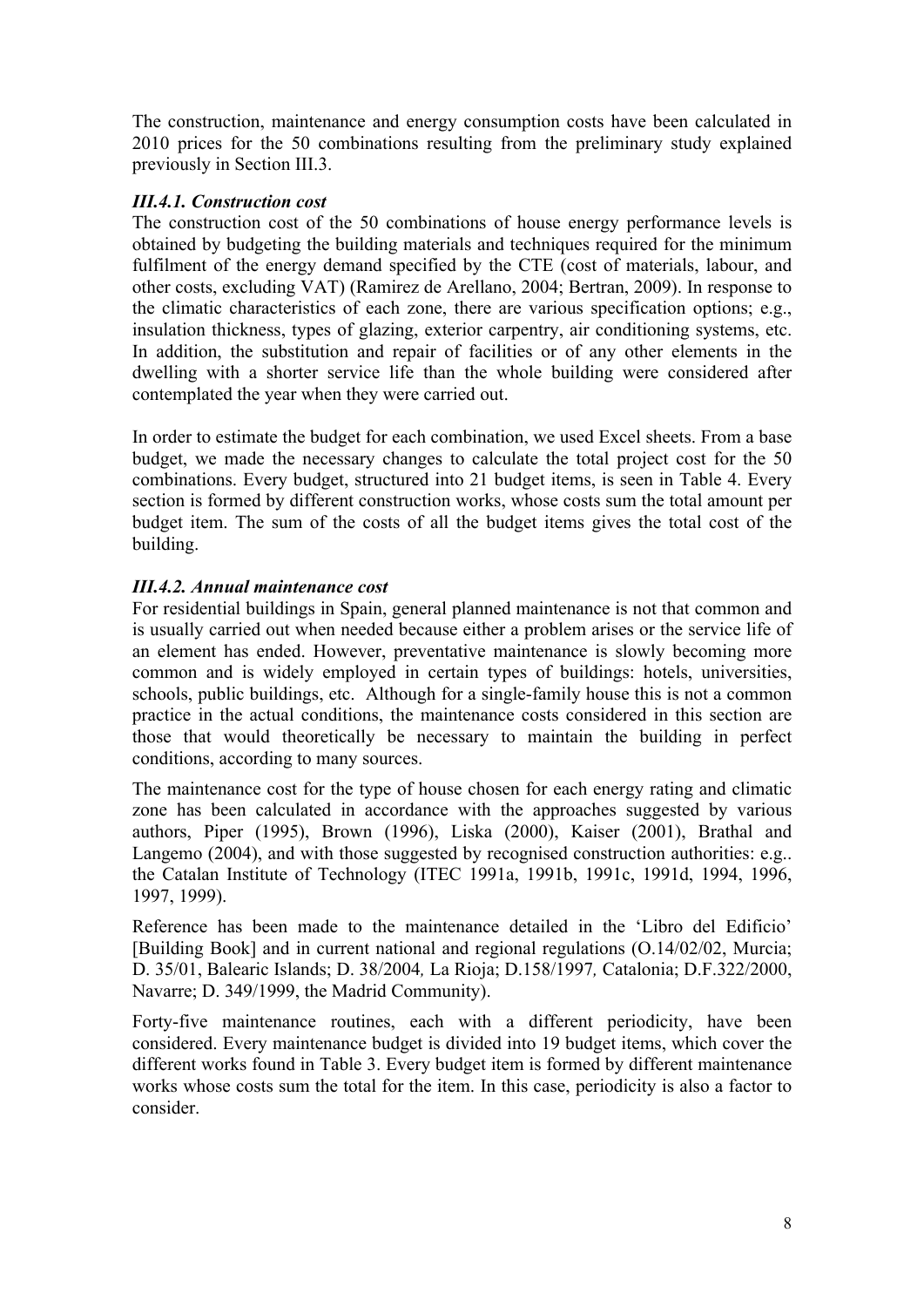For example, an annual check of sewage systems, recommended for late summer before autumn rains, and other less common tasks, such as varnishing woodwork, if any, should be done every 5 years, or façade cleaning and maintenance every 10 years.

The prices to conform the construction estimates of both investment and maintenance costs were obtained from the Cype Company construction prices database, which is available on the Internet (http://www.generadordeprecios.info/) and permits the selection of different climatic zones since prices depend on the selected province. This construction database covers the average prices for 2010 and is commonly used in the construction sector. It also permits the adaptation of project characteristics in overall terms by adjusting general parameters such as total built area, built area per storey, number of storeys, number of basements, type of building (single-family or apartments), etc. Despite this adjustment, the provided prices are average market prices and actual ones would probably vary depending on the conditions agreed on between buyer and supplier, and also on the actual building conditions considered. However in order to compare different energy performances, all the budgets of combinations are based on the same source.

#### *III.4.3. Annual energy consumption cost*

Calener VYP permits the selection of the energy type for heating, cooling and DHW. Through simulation, annual consumption can be estimated. Alternatives are: electricity, natural gas, diesel, fuel oil, LPG, coal or biomass.

According to the Final SECH-SPAHOUSEC Project Report<sup>1</sup>, the types of energy used mainly in Spain are natural gas (24.9%), electricity (35.1%) and renewable energies (17.7%, mainly biomass in its different forms, accounting for 94.2% of renewable energies). These data correspond to the whole building stock in Spain, with both new and existing buildings. Some differences are observed between single-family and apartment dwellings. For example when considering the Mediterranean region (E Spain), natural gas, electricity and renewable energies account for 9.1%, 28.4% and 39.7%, respectively, in single-family houses. In the same region and for the same fuel sources, these figures are 34%, 54.9% and 0.1%, respectively, in apartments dwellings. Solar heating is considered a type of renewable energy.

Three types of energy are considered for heating and hot water: electricity, natural gas, and biomass. Only electricity is used for cooling. Regarding solar energy, new buildings, according to the CTE, must cover a minimum percentage of DHW requirements. This percentage depends on climatic zone; for example, 70% is required in warm zones such as A4, while only 30% is required in cold zones such as E1, where there is less solar radiation. These minimum requirements are considered in this study.

The electricity and gas rates were obtained from the Spanish Official State Gazette (BOE 31.12.09) and VAT was excluded. Given the absence of official rates, biomass prices, including delivery, were obtained from various suppliers as market price averages. These rates correspond to 2010 prices and have been assumed to be constant over the years to make calculations with constant prices and real interest rates since the future price trend is unknown. Estimated prices depend on many terms: energy power contracted, price per kWh and equipment rental, and taxes are excluded. Considering all the fuel sources and all the configurations (climatic zone-energy performance), the

<sup>&</sup>lt;sup>1</sup> Eurostat European Commission, Instituto de Diversificación y Ahorro de Energía, Ministerio de Industria, Energía y Turismo. 2011. Proyecto SECH-SPAHOUSEC. Análisis del consumo energético del sector residencial en España. Informe Final. Madrid.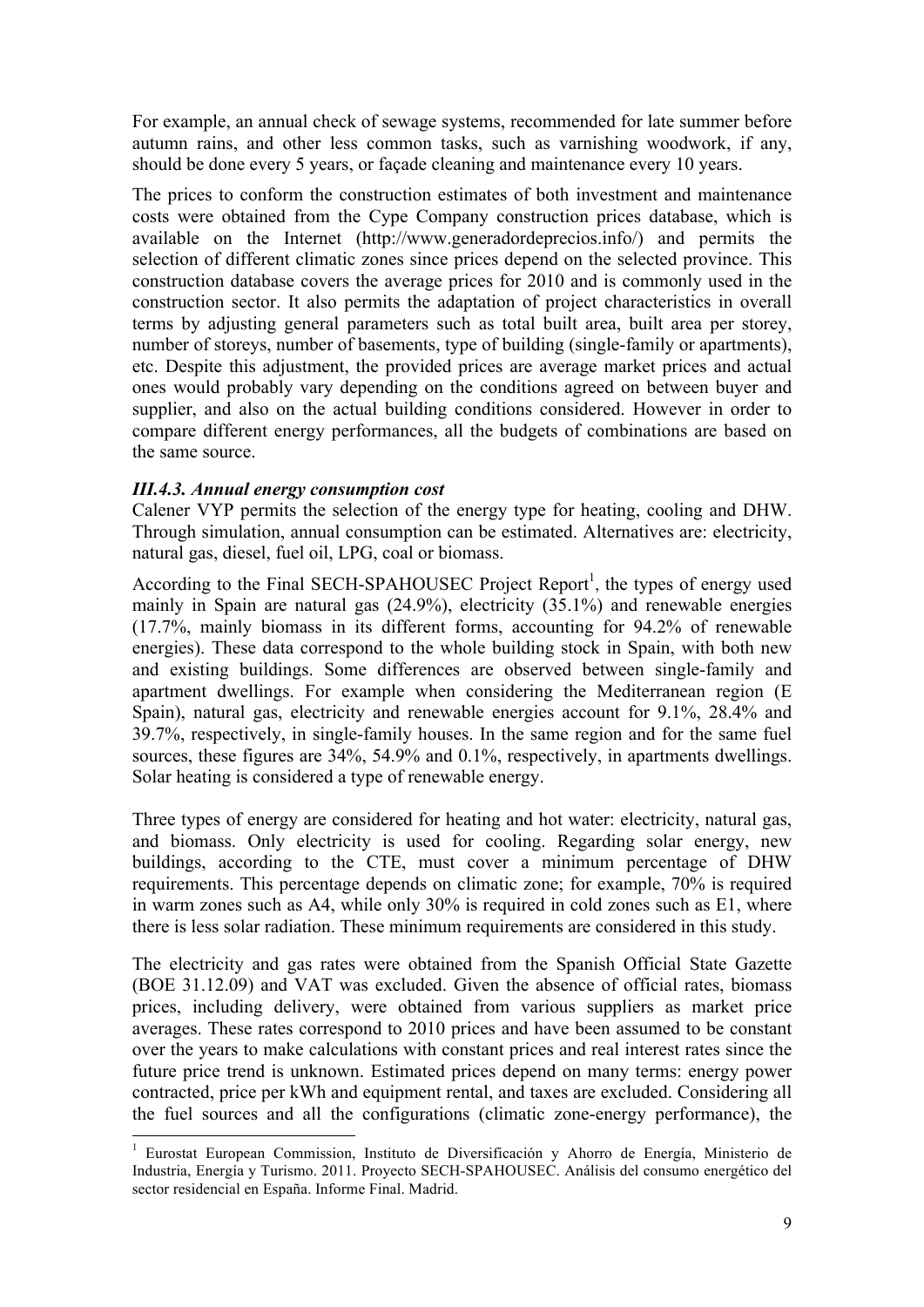average price of energy is  $\epsilon$ 0.063/kWh, with minimum and maximum values of 0.056 and 0.079, respectively. Besides, a new scenario with a double energy price has been considered in order to estimate the influence of energy prices.

#### **III.** 5. CO<sub>2</sub> emissions

According to the previous hypotheses, and after taking into account the thermal envelope, facilities and climatic zone (50 combinations), it is possible to simulate the building and to obtain  $CO<sub>2</sub>$  emissions. To convert kWh into  $CO<sub>2</sub>$  emissions, Spanish Ministry of Industry data have been taken (IDAE, 2008). Regarding biomass, the software considers it is a neutral fuel. This means that it is contemplated to not emit  $CO<sub>2</sub>$  because, although emissions will occur, they are considered to be compensated by the  $CO<sub>2</sub>$  emissions captured by the plant where the fuel comes from (Uzsilaityte and Martinaitis, 2010). This is not very realistic because the manufacturing and transportation of biomass entail  $CO<sub>2</sub>$  emissions, as Ruá and López-Mesa (2012) previously warned. However, Calener-VYP considers zero emissions for this fuel source. Table 5 shows the conversion factors depending on fuel source.

### **IV. Calculation method and hypotheses**

After analysing the impact of costs and emissions through variations in climatic zones and energy performance levels, the cost-optimal methodology was applied by taking into account the lifetime costs of the building, as suggested by the EPBD, 2010/31/EU and, more recently, by the Commission Delegated Regulation (EU) 244/2012.

A simple analysis for a specific house was taken as a case study to estimate the NPV of the total costs for the building, public (social costs because of  $CO<sub>2</sub>$  emissions) and private costs (investment, maintenance and energy consumption). Some authors (Audenaert *et al*., 2010; Popescu *et al*., 2012) have calculated the NPV only for investment in energy efficiency measures on the cost of energy savings. The NPV is calculated for the different climatic zones or locations, and for the amount of  $CO<sub>2</sub>$ emissions associated with each energy performance rate, according to the official simulation programme.

For each building located in a country with an energy certification scheme, each climatic zone or location *'z'* and each building solution*'s'* (for each energy performance for new buildings, from  $E$  to  $A$ , in Spain), the "optimal cost" in the cost-optimality methodology, defined in Delegated Regulation (EU) No. 244/2012, is:

$$
\text{min} \mathbb{E}\left[ \text{INVzz} + \sum_{n=1}^{T} \frac{(P_{MANzzn} + P_{ENzsn} + P_{CO2zsn})_{\mathbb{E}}}{(1+r)^n} \right] \tag{1}
$$

where:  $INV_{zs}$  is the investment cost for climatic zone *z* and the building solution for energy performance level *s*;  $P_{MANzs}$  is the maintenance cost for climatic zone *z* and the building solution for energy performance level *s*;  $P_{ENzs}$  is the energy cost for climatic zone *z* and the building solution for energy performance level *s*; and  $P_{CO2zs}$  is the CO<sub>2</sub> emission cost for climatic zone *z* and the building solution for energy performance level *s; r is the discount rate, so general inflation is not considered. Therefore, all the*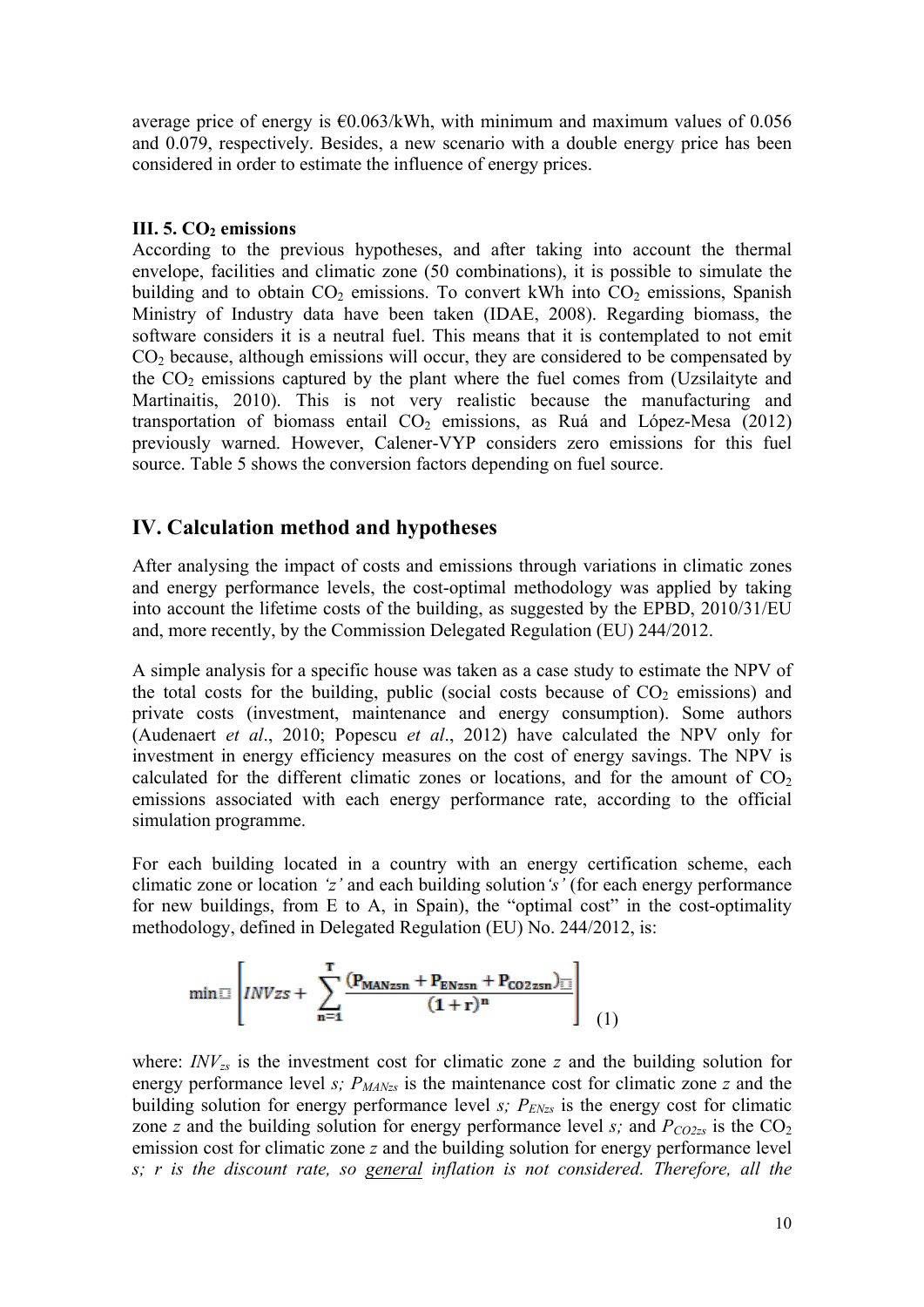*considered costs must be in real terms, which implies excluding general inflation and, besides, the real price increase of the cost component is taken as zero for this work. This avoids putting forward additional hypothesis about the rates for increasing the prices of the payments received and the payments made, and also the inflation rate.*

*T* corresponds to the service life of the building, if it is a new construction. When considering existing buildings, T is the remaining life.

 $P_{CO2}$  is the result of the equation:  $P_{CO2} = K_{CO2} * V_{CO2}$ where:  $K_{CO2}$  = kilograms of CO<sub>2</sub> and  $V_{CO2}$  = the CO<sub>2</sub> emission value

Private costs are determined by the construction costs in year 0, and then by the maintenance and energy costs over the lifetime of the house, as calculated above.

Social costs are given by the sum of the above private costs, plus the cost to society of CO2 emissions (PCO2) for operating the house over its life time. This is in line with the macroeconomic perspective of the cost-optimality methodology, where the cost of CO2 emissions has been included. Taxes and subsides have been excluded, except for electric energy prices that are calculated according to official rates, which includes the fees for installed power and an electricity tax. Consequently for each climatic zone or location 'z', the social optimal building solution 's' is that which offers the lowest discounted social costs, thus enabling society to achieve the best economic return, as seen in Expression (1).

When it comes to calculating the value of public costs, represented by  $CO<sub>2</sub>$  emissions, the problem is the non-existing market. The EU Emissions Trading Scheme (ETS) currently includes only the energy, aviation and industrial sectors. However, this market does not include emissions from buildings. Yet it is possible to obtain the threshold value, or a minimum  $CO<sub>2</sub>$  emission value, which makes changing from one energy performance level to the next profitable.

The minimum or threshold value of  $CO<sub>2</sub>$  emissions *(V<sub>CO2</sub>)*, along with each energy performance level, is given by Expression (2):

$$
\frac{INV_{zf} - INV_{zi} + \sum_{n=1}^{T} \frac{P_{MANzfn} + P_{ENzfn} - P_{MANzin} - P_{ENzin}}{(1+r)^{n}}}{\sum_{n=1}^{T} \frac{(KCO2_{zin} - [KCO2_{zfn})]_{\square}}{(1+r)^{n}}} = V_{co2}
$$

When considering new buildings, the investment cost  $(INV_{zf}$  and  $INV_{zi})$  corresponds to the construction cost in year 0 for a given combination (climatic zone z and energy performance, respectively for solutions i and f). Regarding existing buildings, if a similar model is used, the difference  $(INV_{zf} - INV_{zi})$  corresponds to the investment cost for climate zone z for the refurbishment to improve the energy performance from *i* to *f*. This permits us to build threshold prices for  $CO<sub>2</sub>$ , one per climatic zone or z location.

The hypotheses for the model to perform the analysis are summarised as follows: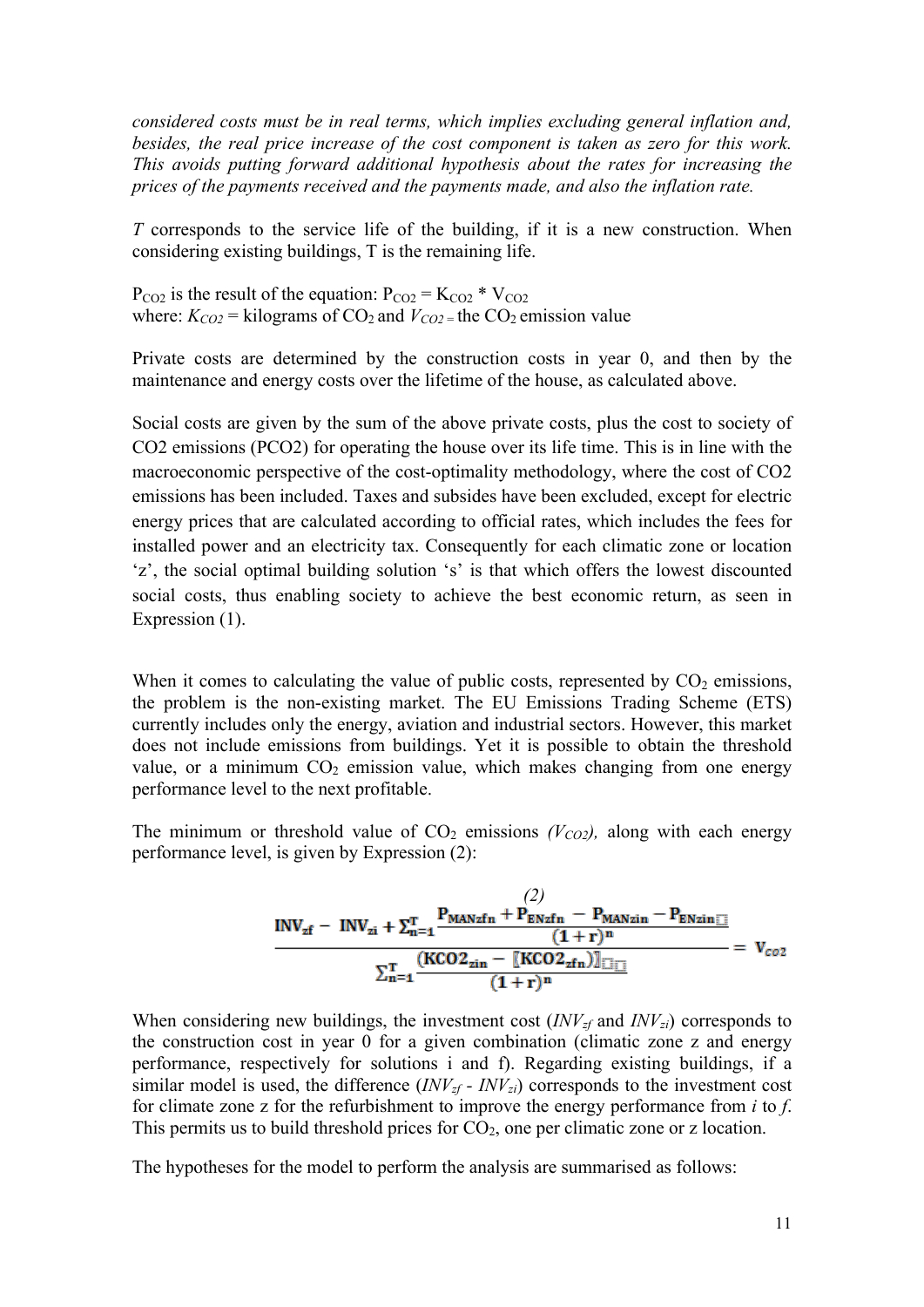- According to the NPV methodology, receipts and payments are used instead of income or costs, and we assume that all payments are made in cash. Therefore, we simply refer to previous payments as costs.
- Calculations for the payments made in constant values prices were taken from year 0, and they are affected by a real discount rate afterwards, as proposed in the Spanish ECO 805/03 legislative regulations for mortgage valuations, which was later supported by Commission Delegated Regulation EU No. 244/2012 (Article 2). Therefore, prices are considered constant with no increases for energy, materials and rents prices (Drury, 2008). This eliminates the need for additional hypothesis price increases  $(\Delta P)$  and inflation  $(\alpha)$ . To simplify calculations, VAT was excluded. Energy performance was not considered to influence rents (which was then taken to be constant for all the combinations tested).
- The service life of the building was considered, but not its occupancy period. Different users can occupy the building during its service life. Considering the average occupancy period of a dwelling implies putting forward new hypotheses for selling prices once the period has finished. Besides, this selling price is given by the future income of the building until the end of its service life; thus, the building value considers all the cash flow until the end of its lifespan.
- These calculations assumed a scenario where conditions were similar to current ones in terms of regulations, types of energy, etc. This is a very unlikely scenario, but the future trend is unpredictable. It was assumed that buildings would be built according to current practices during the study period. This baseline scenario is called Business as Usual (BAU) (Tuominen et al., 2013).
- Only the environmental impact (in terms of  $CO<sub>2</sub>$  emissions) of the building during its operational phase was taken into account. In existing buildings, this phase constituted 80-90% of energy consumption (Ruiz and Romero, 2013). More energy-efficient buildings would represent a lower percentage. The impact of the materials involved in the construction phase (e.g., possible resource depletion) or space consumption were not taken into account since they are considered to be beyond the scope of the study.
- Maintenance payments are necessary to maintain the energy rate of the building over its remaining life.
- The dwelling's operation conditions were considered for average users by taking four occupants for calculations. Energy consumption can differ under actual conditions, depending on the number of occupants and users' habits.

This work was applied to new buildings. We established a building lifetime of 100 years. This is consistent with the age of buildings as revealed in a Spanish housing census conducted by the National Statistics Institute (INE) (Table 6) with various legislative regulations and scientific papers (RD 1777/2004, of 30 July, on regulating corporate tax, and a table of depreciation coefficients; Rudbeck, 2002; Johnstone, 2001a, 2001b; Davies and Wyatt, 2004; and Article 19 ECO 805/2003). The maintenance costs to maintain the energy rate during the dwelling's lifespan were considered, as was both the economic cost and the specific time when maintenance had to be done. For elements whose lifespan was shorter than that of the building, we assumed renewal every 15 years (for utility installations) and every 25 years (solar panels, sanitary ware, tiles and kitchen equipment, etc.), respectively.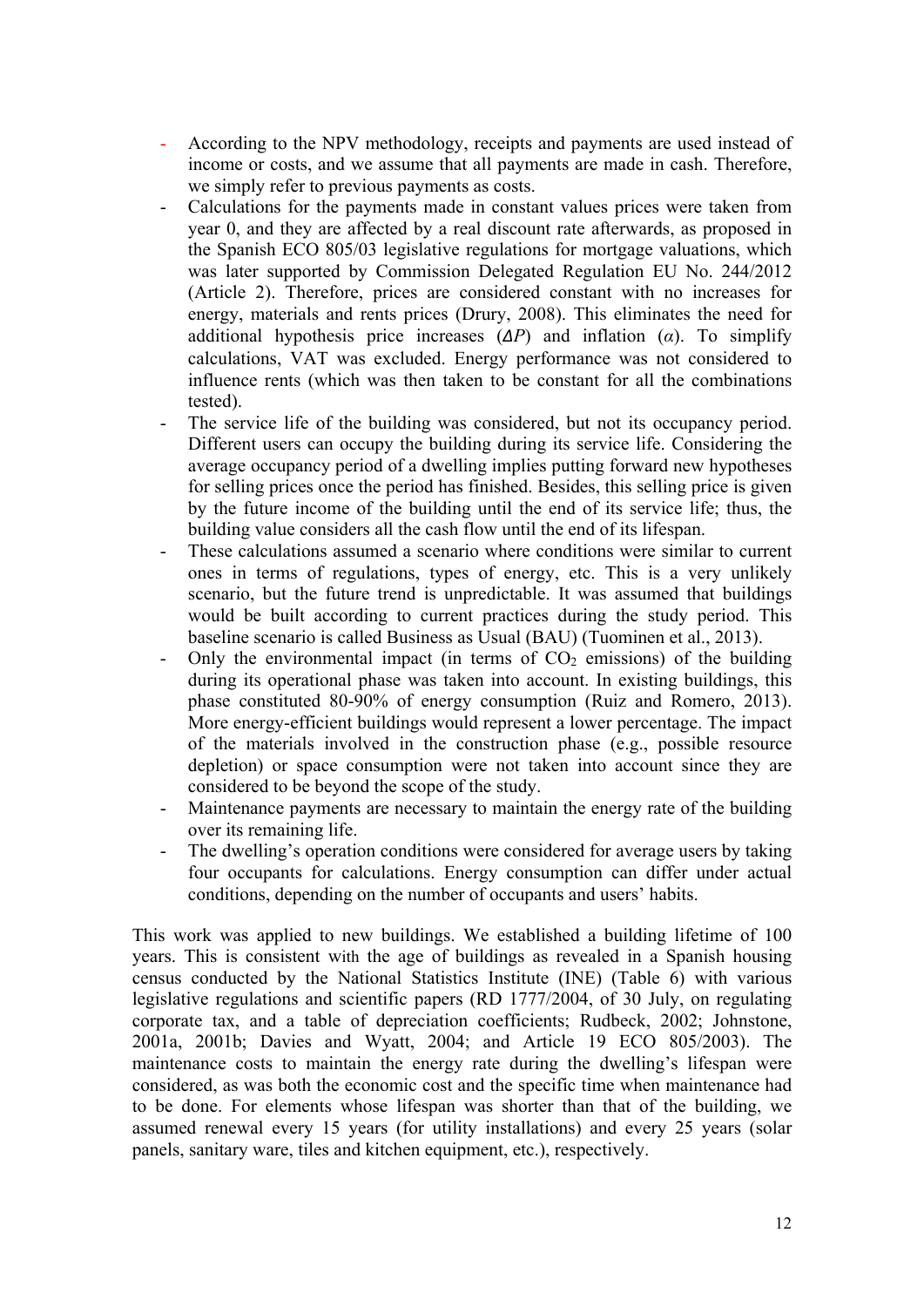To obtain the real discount rate (*r*), we took a reference from the legislative regulation for mortgage valuations, ECO 805/03 of 27 March. As a risk-free nominal rate, we adopted the average rate of return for public debt in the secondary market, dated between 2 and 6 years for the 2003-2010 period (which was 3.18%, including inflation). In order to obtain the real term, inflation had to be deducted. To discount inflation, the consumer price index was obtained from the INE as an average value for the 2003-2010 period (which was 2.66%). This resulted in a risk-free real discount rate of 0.5%. Various sources were consulted to determine the risk premium (depending on the intended use of the building), which are shown in Table 7. It must be taken into account that the regulations for mortgage valuations offer appropriate risk premiums, but only to apply the dynamic residual method in order to calculate land values only, thus higher values were acquired. These values ranged from 1% to 8% for main residences.

The discount rate was a highly influential parameter for calculations and, moreover, it could differ for each investor depending on the financial sources used (loans, mortgages, own funds, etc.). Therefore, a sensitivity analysis was performed by considering three risk premiums for calculations: 1%, 3% and 5%. As a result, three different values for the real discount rate were used: 1.5%, 3.5% and 5.5%. These values were consistent with those employed in the literature (Audenaert *et al*., 2010). These rates could also be considered the minimum required internal rate of return (IRR). Two decades ago, Sanstad *et al*. (1995) used higher nominal rates for investments in energy efficiency, but new technologies have meant lower costs. Moreover, our study considered not only energy investments, but also construction and maintenance costs.

Besides a new scenario was analyzed which contemplated energy prices that doubled those of 2010.

### **V. Results**

Table 8 shows the private costs, which are the sum of the construction, maintenance and energy consumption costs, expressed in euros per  $m<sup>2</sup>$  and per year. For private costs, generally the higher the energy performance level is, the more the private cost becomes. However there were some cases where this did not happen, i.e., in zones C1, C2, D1, D2 and E1, where rate C was slightly more costly than rate B in terms of private costs, and also in climatic zone C4 if we compared rates C and A. This has to do with the energy consumption cost, which sharply dropped in those cases when back-ventilated façades were used.

Table 8 also presents the values of annual emissions per  $m^2$  in kg CO<sub>2</sub> obtained with the Calener-VYP simulator for the house under study. The cells shown in grey indicate the limit values for single-family houses per zone and energy performance level, according to the methodology published by the Spanish Institute for Energy Diversification and Saving (AICIA, 2009), which were used by the Calener-VYP programme to define energy performance levels. These limit values are expressed in kg  $CO<sub>2</sub>/m<sup>2</sup>$  per year. As energy performance increased, the amount of  $CO<sub>2</sub>$  emissions lowered. However, as these limit values depend on climatic area, it was not possible to relate the energy performance level to a specific value for  $CO<sub>2</sub>$  emissions when considering the whole Spanish territory.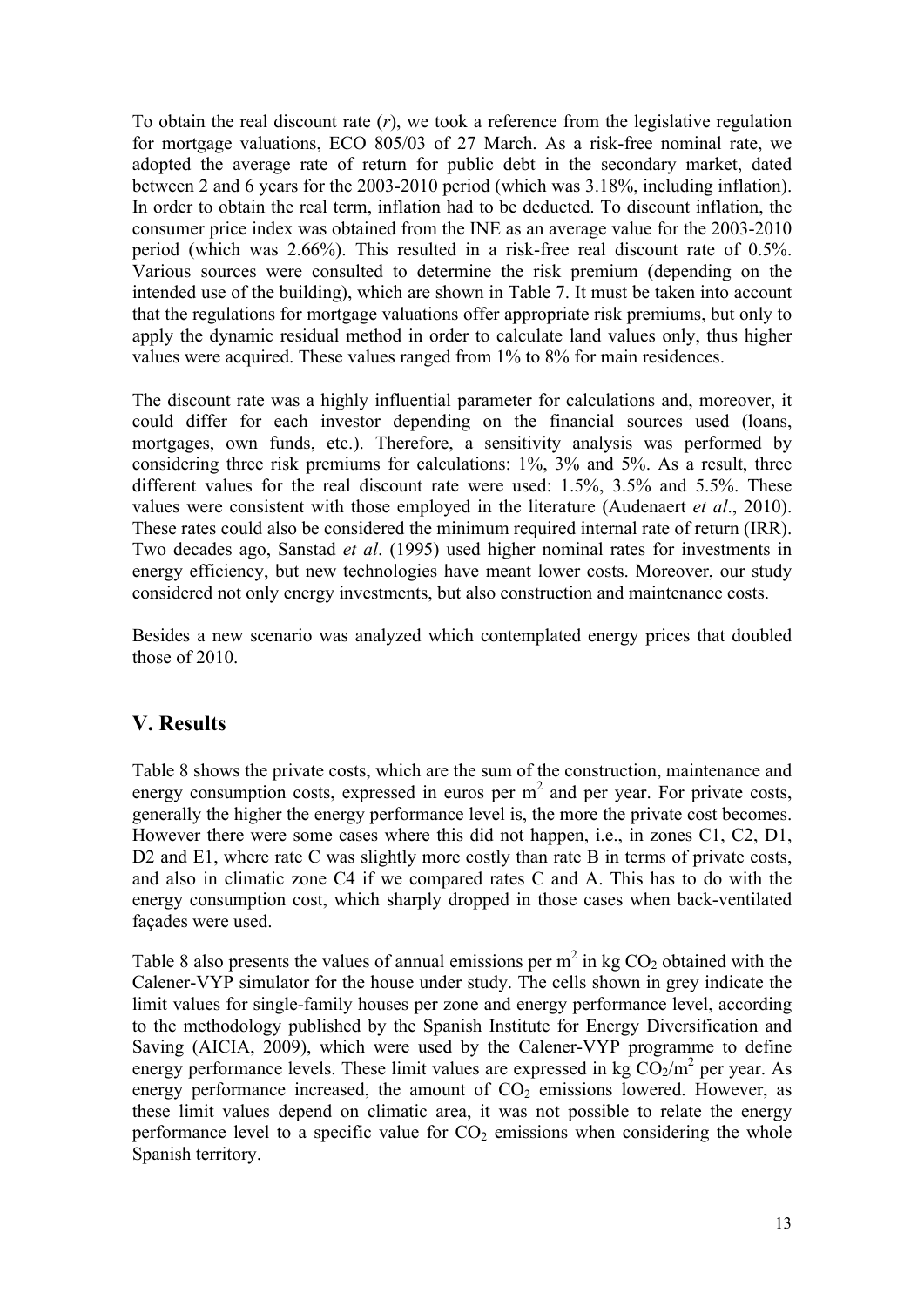Table 9 shows the results of the present-day private costs during the lifespan of the house in each zone and at all the energy performance levels. They were calculated for three different discount rates  $(1.5\% \, 3.5\% \, \text{and} \, 5.5\%)$  and for the 2010 prices. Besides a new scenario was added to perform a sensitivity analysis on the energy price, for an interest rate of 3.5%, where the energy consumption cost doubled the current one (2010 prices), in order to see the influence on present-day costs. These values are provided in the grey cells of Table 9. According to these results, the total present-day cost generally increases to improve the private energy performance level, which indicates that increased maintenance and construction costs exceed the reduction in energy costs. For example, for climatic zone B4 and with an interest rate of 3.5%, the lowest private cost corresponded to energy rate E ( $\epsilon$ 289,457) and increased as the energy rate improved to reach the highest cost for energy rate A  $(\text{\textsterling}345, 469)$ .

For current prices, the opposite happened, but only in two cases, although differences were slight. Private costs decreased when comparing energy performances A  $(\text{\textsterling}291,788)$ and B (2 $\epsilon$ 92,897) in climatic zone C1 with an interest rate of 5.5%. A similar trend was also noted when comparing energy rates C (474,381  $\epsilon$ ) and B (473,415  $\epsilon$ ) in climatic zone C2 with an interest rate of 1.5%, for which the reduced energy consumption was responsible.

For the "double price of energy" scenario (the average price of energy was  $\epsilon$ 0.126/kW with minimum and maximum values of 0.112 and 0.158, respectively), present-day private costs increased compared with the 2010 prices scenario. This means that a higher energy price generally favours the promotion of better energy performance levels.

Since private costs generally increase as the energy rate improves, it was feasible to suggest a threshold value for  $CO<sub>2</sub>$  emissions for each zone to make the upgrade of an initial energy rating from *'i'* to the next highest rating *'f'* worthwhile. Table 9 also shows these values for  $CO<sub>2</sub>$ , which were calculated according to Equation (2). For the example of e climatic zone B4, mentioned above, they were 191, 80, 61 and  $\epsilon$ 151/tCO<sub>2</sub> for changes in energy ratings E-D, D-C, C-B and B-A, respectively. See Figure 1, where zones C1, C2, D1 and D2 are also represented. In this case, the trend for the  $CO<sub>2</sub>$  values was variable depending on climatic zone.  $CO<sub>2</sub>$  values and costs depended on the discount rate adopted or the minimum return required. By increasing the discount rate, the NPV lowered, but the influence it would have on the  $CO<sub>2</sub>$  value was not clear.

For the 3.5% adopted discount rate, according to the 2010 energy prices, a lifespan of 100 years and the building solutions and utility facilities available in this study, we obtained an average value of  $\epsilon$ 100/tCO<sub>2</sub> by considering an equal weight for each zone. For the double price of energy scenario, the average value was  $\epsilon 90/tCO_2$ . The hypothetical carbon price calculated by Equation (*2*) was also lower when the energy price doubled. For the 1.5% and 5.5% adopted discount rates, the average values were  $€78/tCO<sub>2</sub>$  and  $€121/tCO<sub>2</sub>$ .

We can see that they vary according to climatic zone and to the initial energy rating. On the whole, and after considering all the climatic zones, the values mostly fell within the interval between 0-200 euros per ton and year. However, some values can be considered outliers.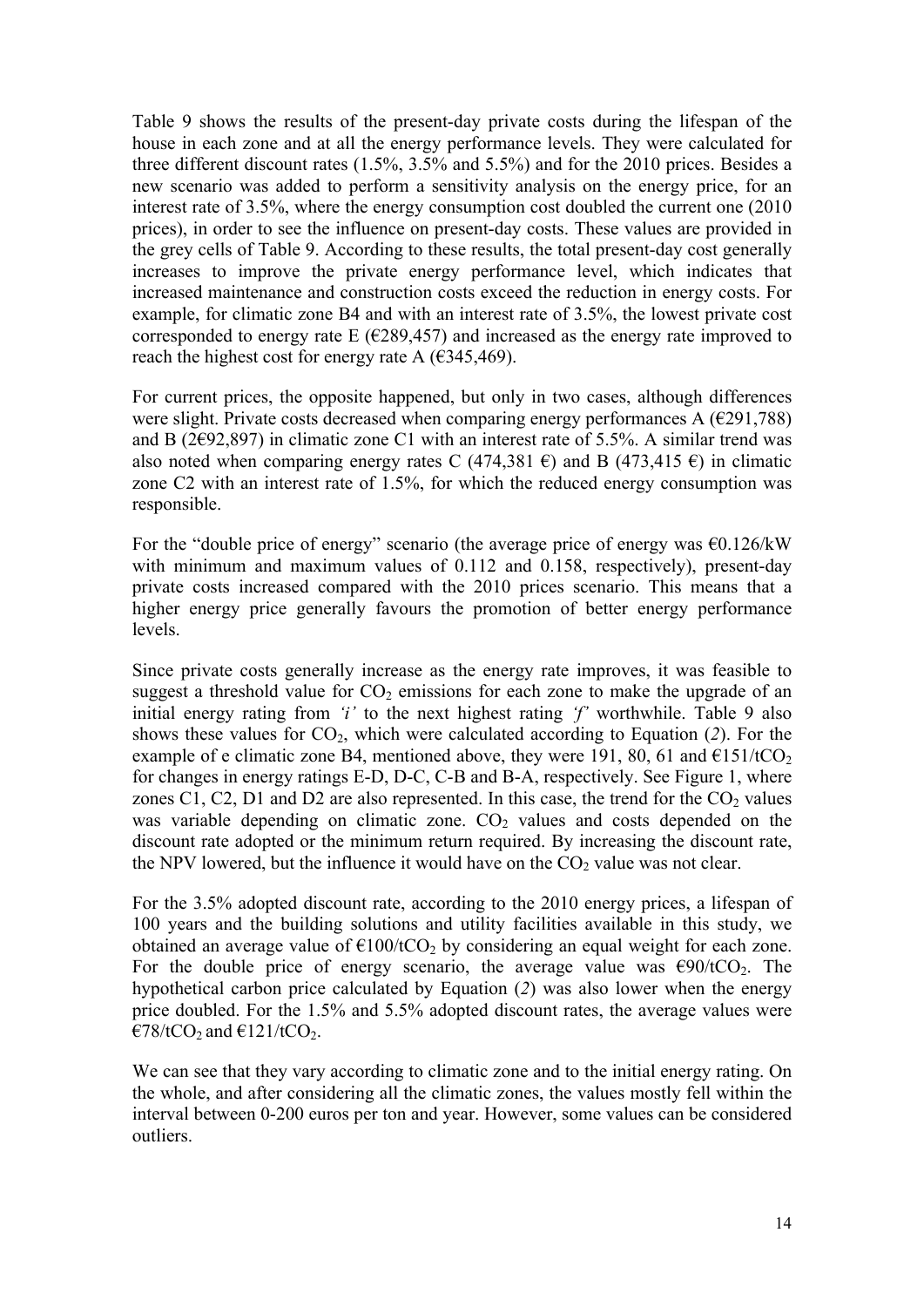By way of example, for the discount rate of 3.5%, the maximum value obtained was  $\epsilon$ 642/tCO<sub>2</sub> in zone B3, to improve the rating from B to A. This can be explained because the relation between the construction and operation costs, and the level of  $CO<sub>2</sub>$ emissions, was not linear. In this case, the slight difference in emissions can be explained because rating B came very close to the upper limit for rating A. The minimum value obtained in zone C1 to improve rating B to A was  $\epsilon$ 8/tCO<sub>2</sub>. This can be explained by the large difference in emissions as the rating A obtained was well below the upper rating limit. This dispersion of values would be narrower if emissions fell within the intermediate values between the limits defining each energy performance rating. However, this was not possible as these values were conditioned by the building solutions and the actual building materials and facilities adopted. Thus, it was not possible to set the  $CO<sub>2</sub>$  emission value because it is somewhere between the upper and lower limits.

### **VI. Conclusions and discussion**

Recent European and Spanish regulations have aimed to encourage sustainable housing development in Spain. Energy labelling of dwellings permits energy performance ratings to be issued. This means that it is theoretically possible to assign a rating to each housing construction and to relate it to investment costs and annual operation costs during its lifetime. Thus, the Precost&E study (Universidad Politécnica de Madrid, 2009) estimated the initial investment costs and the annual energy consumption for ratings E to B for a multifamily dwelling in climatic zone D3.

This paper analyses in detail the costs for the combinations of the Spanish twelve climatic zones and the five energy performance ratings for new houses (from E to A). In addition to the initial investment costs and annual energy costs employed in the aforementioned Precost&E study, we included annual maintenance costs and renewal or replacement costs, for the 2010 prices, which would be incurred while the dwelling is being used. As in Precost&E, in most cases, the investment costs increased for better energy performances, while the energy costs fell at the same time, which also occurred in our case study for a single-family house.

The NPV method was used to estimate the cost deriving from the house during its lifespan, just as the cost-optimal methodology states. This methodology implied estimating costs during the building's service life, which was always a theoretical assumption, as stated in the hypothesis. The developed model is valid for new and existing buildings. In this study, in real terms, three different discount rates were used to perform a sensitivity analysis: 1.5%, 3.5% and 5.5%. The discount rates were considered in real terms, and the costs (energy, construction materials, salaries, etc.) data were also used in real terms. However, a sensitivity analysis was performed by considering another scenario where energy prices double the 2010 prices (Table 8).

In each zone, improving energy ratings generally implied higher initial investments. In contrast, energy costs lowered as energy ratings improved, according to the simulation results using the software Calener-VYP.

Better energy performance resulted in increased total private costs in each zone and, therefore, it was concluded that according to the current level of construction costs,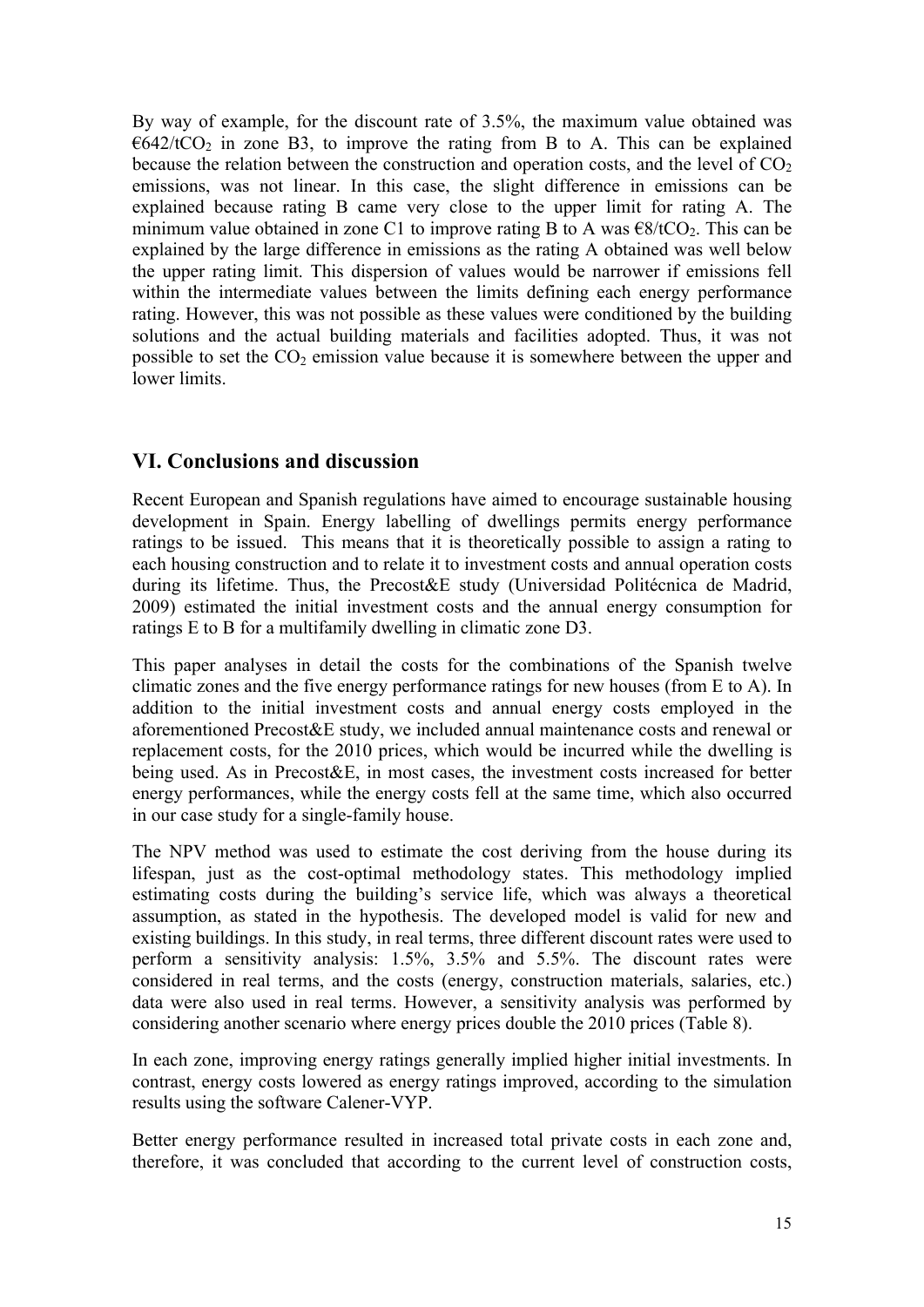maintenance and energy prices, the optimal energy rating from a private perspective was always the lowest (that is D or E).

Therefore, the public costs represented by the  $CO<sub>2</sub>$  emissions released from the using the house has been considered in the NPV and the cost-optimality methodology. As the  $CO<sub>2</sub>$  emissions prices were lacking, this was a good opportunity to estimate a minimum price for  $CO<sub>2</sub>$  emissions, which would favour the energy performance level improvement of buildings from the user viewpoint. An order of magnitude for that value was estimated from the single-family house selected as a case study.

The CO<sub>2</sub> value was monetised from the cost information for actual house development and for updated real prices. Estimating the cost of  $CO<sub>2</sub>$  values was not only complicated and laborious, but had to be performed for each dwelling, and no general value was produced for all houses in Spain. The  $CO<sub>2</sub>$  values provided in the case study depended on the zone, the dwelling's energy rating and the investor's financial conditions. For the 3.5% adopted discount rate, based on the 2010 energy prices, a 100-year lifespan and the building solutions and utility facilities available in this study, we obtained an average value of  $\epsilon$ 100/tCO<sub>2</sub> by considering an equal weight for each zone. For the double price of energy scenario, the average value was  $\epsilon 90/1CO_2$ . For the 1.5% and 5.5% adopted discount rates, the average values were  $\epsilon$ 78/tCO<sub>2</sub> and  $\epsilon$ 121/tCO<sub>2</sub>, respectively.

The long-term analysis entailed a very large number of uncertainties, which were difficult to estimate. Therefore, further research must be done to diminish the aforementioned limitations. Some relevant issues for discussion are:

1. Building typology: the values of costs and  $CO<sub>2</sub>$  prices are applicable to the type of property analysed, and for the prices currently available on the market and the selected building solutions. This limits its general application. It would be interesting if future works analysed the private and social costs of an apartment building, which is more efficient from an energy standpoint. Moreover, only new buildings were analysed because regulations on existing buildings were still being developed when this study was carried out.

2. Energy performance procedure: analysing the energy performance of a building is highly complex because there are many influential parameters. It entails a multidisciplinary task, and must bear in mind that many architectural and economic aspects are involved. First of all, more attention should be paid to the design phase of the building. Measures such as orientation, compactness, size, and passive measures such as shading, ventilation, etc., can improve the energy rating of a building at no cost, and would have an impact on the building's later energy use (Verbruggen, 2012).

In Spain, a comparison of the accuracy of the results obtained through simulation has still not been verified, as already done in other European countries (Majcen et al., 2013). Jáber-López et al. Moreover, the effectiveness of the certification scheme in encouraging people to improve the energy performance of their dwellings must also be verified. The results obtained in studies done in other countries vary and are not that optimistic (Gram-Hansen et al., 2007; Amecke, 2012; Popescu et al., 2012; Tuominen et al., 2013).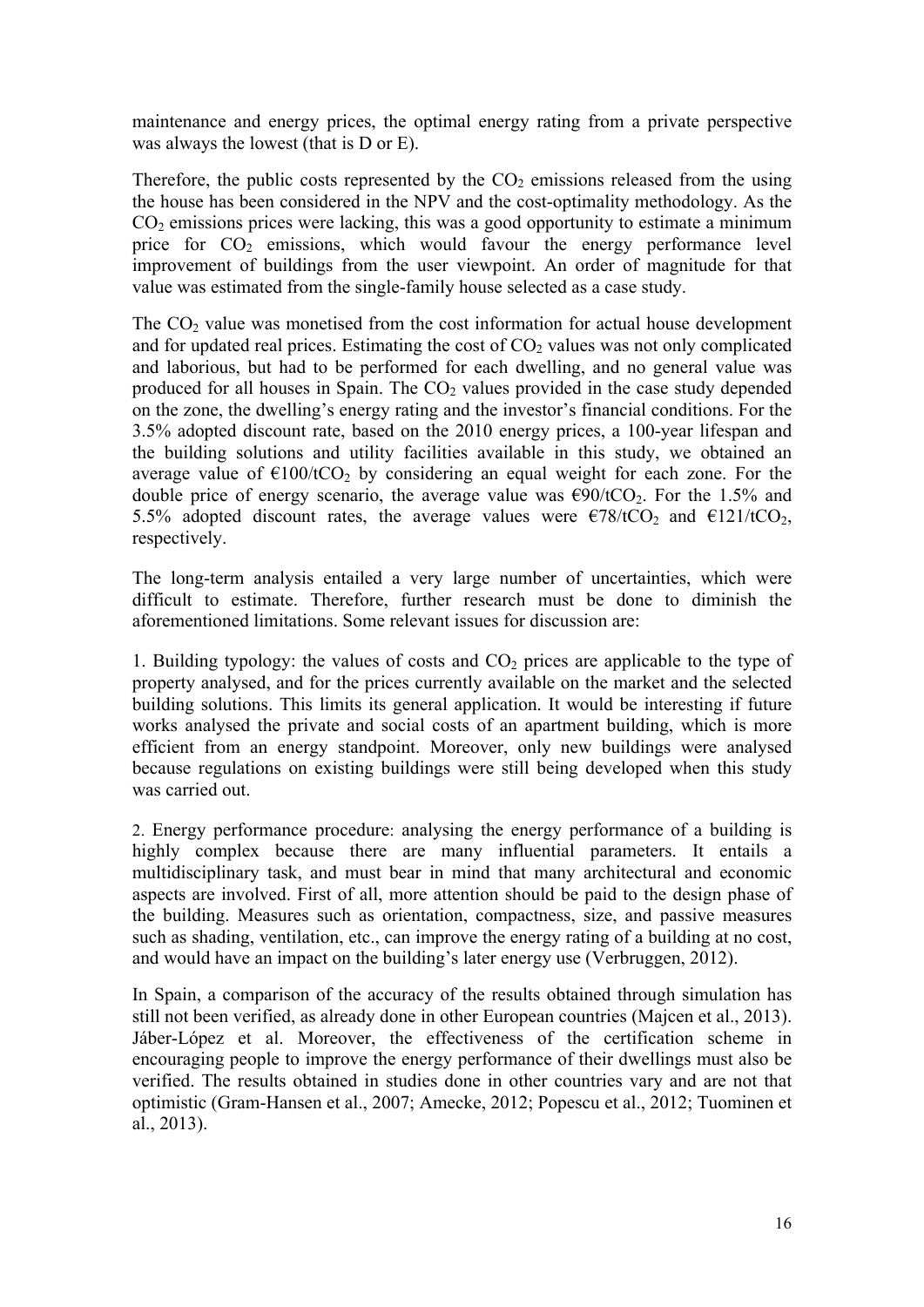3.  $CO<sub>2</sub>$  data: the analysis carried out on  $CO<sub>2</sub>$  emissions is based on the simulation programme being used in Spain as a result of the transposition of European Directives. This means that only  $CO<sub>2</sub>$  emissions have been taken into account, which is the main form of emission from buildings, while there are more GHG that are influential on global warming. Furthermore, it has to be pointed out that the results are based on the simulation programme, and not on actual performance.

The  $CO<sub>2</sub>$  cost could be paid through a carbon tax. Currently carbon tax is not applied to Spanish households. However, carbon taxes have existed internationally for almost 20 years and have been used before in different contexts. For example, Finland, Norway, Denmark and Sweden were the pioneers of this tax as they introduced carbon taxes in 1990, 1991, 1992 and 1996, respectively. They have been placed on different sources, depending on the country, and mainly on gasoline, coal and natural gas. The amount to be paid ranges from a maximum in Sweden of \$105 per metric ton of  $CO<sub>2</sub>$  in 1991 to a minimum in California of \$0.045 in 1998. The impact of this tax is difficult to determine separately from other factors. Besides there are no common evaluation practices, so it is difficult to compare effectiveness among different countries. For example, emissions lowered by almost 9% in Sweden (1990-2006) and by 15% per capita in Denmark (1990-2005) (Sumner et al., 2009). These values are not specific for the building sector, but are influential on reduced emissions.

Carbon tax should be applied according to the particular circumstances of the considered country and the economical context. For example, Dresner and Ekins (2006) proposed a theoretical targeted carbon tax to be implemented in 10 years time in the United Kingdom. The direct implementation would not be convenient because it would penalise low incomes, which usually correspond to less efficient houses. This scheme consists in a council tax depending on the price of the property and a stamp duty levied at the time of purchasing a property. Besides, compensation mechanisms would be applied so as not to disfavour low-income households (pensioners, households with children).

In the building sector, besides the carbon tax, there is a combination of measures that aim to help this sector improve energy efficiency. Updated regulations such as building codes, together with more energy-efficient appliances or other types of measures, e.g., national and local government subsidies, aim to promote energy efficiency. It is difficult to check the effectiveness of every measure independently of the rest. In fact, the only study that we found where such work was done, which examines the effect of carbon taxes specifically on household emissions (Larsen and Nesbakken, 1997), found that  $CO<sub>2</sub>$  emissions from oil lowered by 3% in 1991-1992. Other market-based measures can be analysed: subsidies, tax on energy consumption or tax exemptions (Rodríguez-González et al., 2011). Even a combination of measures can be proposed. In fact, in the years after RD 47/07 came into force, aid was available for social housing with energy ratings of A, B and C in national and regional housing programmes. However, the sums offered were rather small and they have been since cut due to the economic recession.

4. Methodology: this analysis was done after considering costs for private investors and social costs. The NPV methodology implies estimating costs during the building's service life, which is always a theoretical assumption, as stated in the hypothesis. As,  $CO<sub>2</sub>$  prices are lacking, one way of estimating a possible threshold  $CO<sub>2</sub>$  value is proposed to promote better energy performances of buildings.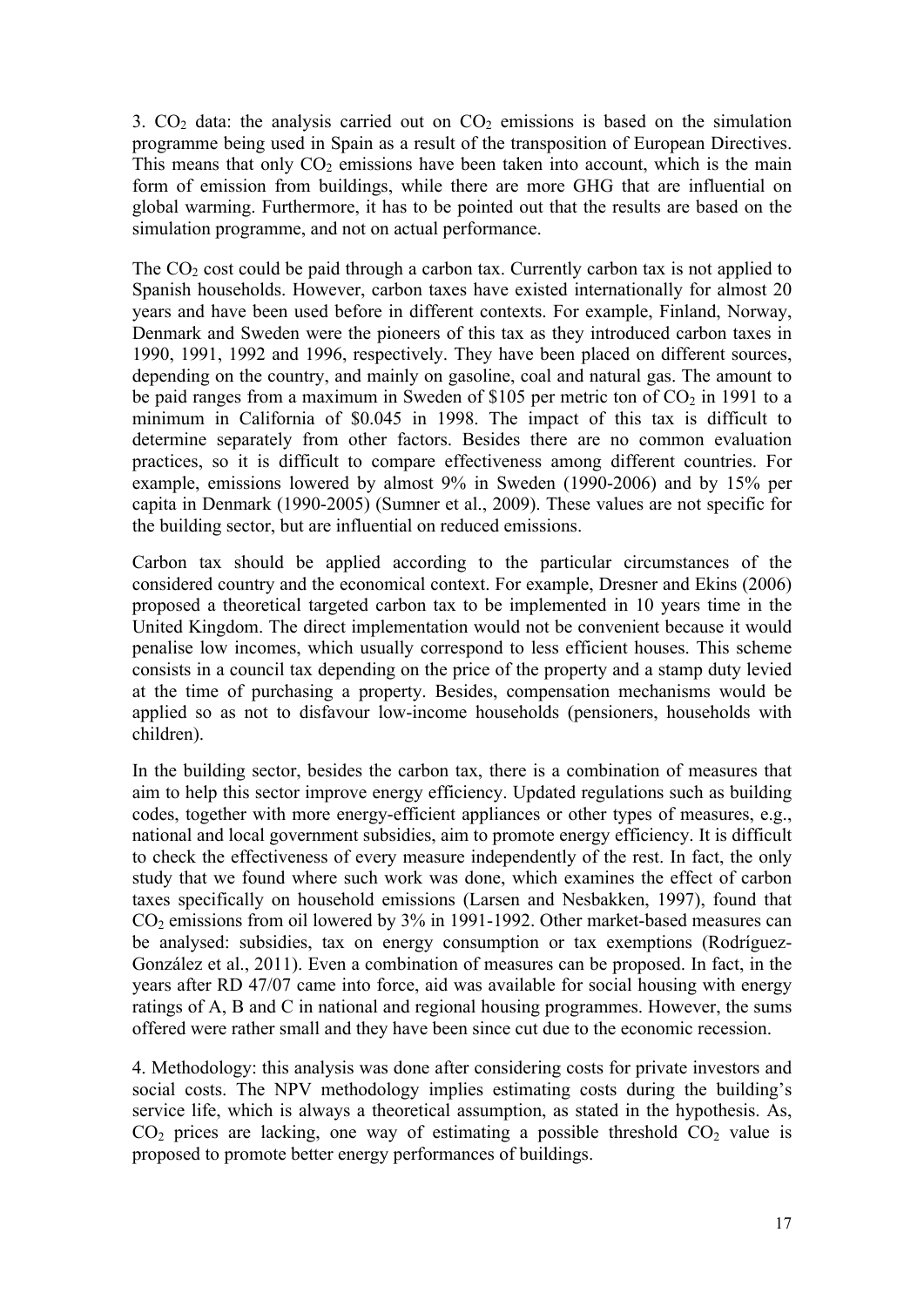Despite the fact that this work was done in 2010, it is partly in line with the cost-optimal methodology that appeared later, in 2012, in Commission Delegated Regulation (EU) No. 244/2012, of 16 January 2012 (Article 2), and in the Guidelines accompanying Commission Delegated Regulation (EU) No. 244/2012, which suggested this methodology for global cost estimation. It establishes a comparative methodology framework for calculating cost-optimal levels of minimum energy performance requirements for buildings and building elements. This methodology permits calculations from two different perspectives: financial and macroeconomic calculation. In this work, the methodology is in line with the macroeconomic perspective, which states that:

- 1. The global cost calculation must consider: initial investment cost, maintenance cost, replacement cost, energy cost, residual value and  $CO<sub>2</sub>$  emissions. We have included them all.
- 2. The NPV methodology must be used. This is the methodology that we have followed.
- 3. Taxes and subsides have been excluded, except for electric energy prices, whicht are calculated according to official rates, which includes the fees for installed power and an electricity tax.
- 4. At least two different discount rates must be used, expressed in real terms. Three different discount rates, in real terms, have been used in this work.

According to Article 6*,* Member States are required to report to the Commission all the input data and assumptions used for calculations and the results of those calculations. The Report on cost optimal calculations and comparison with the current and future energy performance requirements of buildings in Spain, version 1.0, presents the calculations from financial and macroeconomic perspectives. In both cases, a sensitivity analysis has been performed.

When calculating from the macroeconomic perspective, two discount rates have been used  $(3\%$  and  $4\%)$ . Regarding  $CO<sub>2</sub>$  prices, Spain has adopted the minimum lower bound, which is the projected ETS carbon prices in the Commission reference scenario up to 2050 ( $\epsilon$ 18.60/ton CO<sub>2</sub> during the 2012-2020 period and  $\epsilon$ 56.30/ton CO<sub>2</sub> during the 2046-2050 period, which means an average increase of 3% per year). In reference to the energy price, it takes into account the fuel and electricity price development trends as provided by the European Commission on a biannually updated basis. The considered 2012 prices are: biomass is  $\epsilon$ 0.038/kWh and it remains constant in the following years; electricity price is  $\epsilon$ 0.173/kWh and increases about 0.5% per year; and the natural gas price is €0.056/kWh and increases 3.5% per year. These prices are in the same order of magnitude as those used in the study, in both the original energy price scenario (average price of  $\epsilon$ 0.053/kWh) and the double energy price scenario (average price of  $€0.126/kWh$ .

The remaining considered costs are believed constant (investment and maintenance), which implies excluding general inflation and, besides, the real price increase of the cost components is taken as zero for this work. Despite the sensitivity analysis performed, the report shows that changes in energy and  $CO<sub>2</sub>$  price development do not generally influence the cost-optimal results that much for financial scenarios.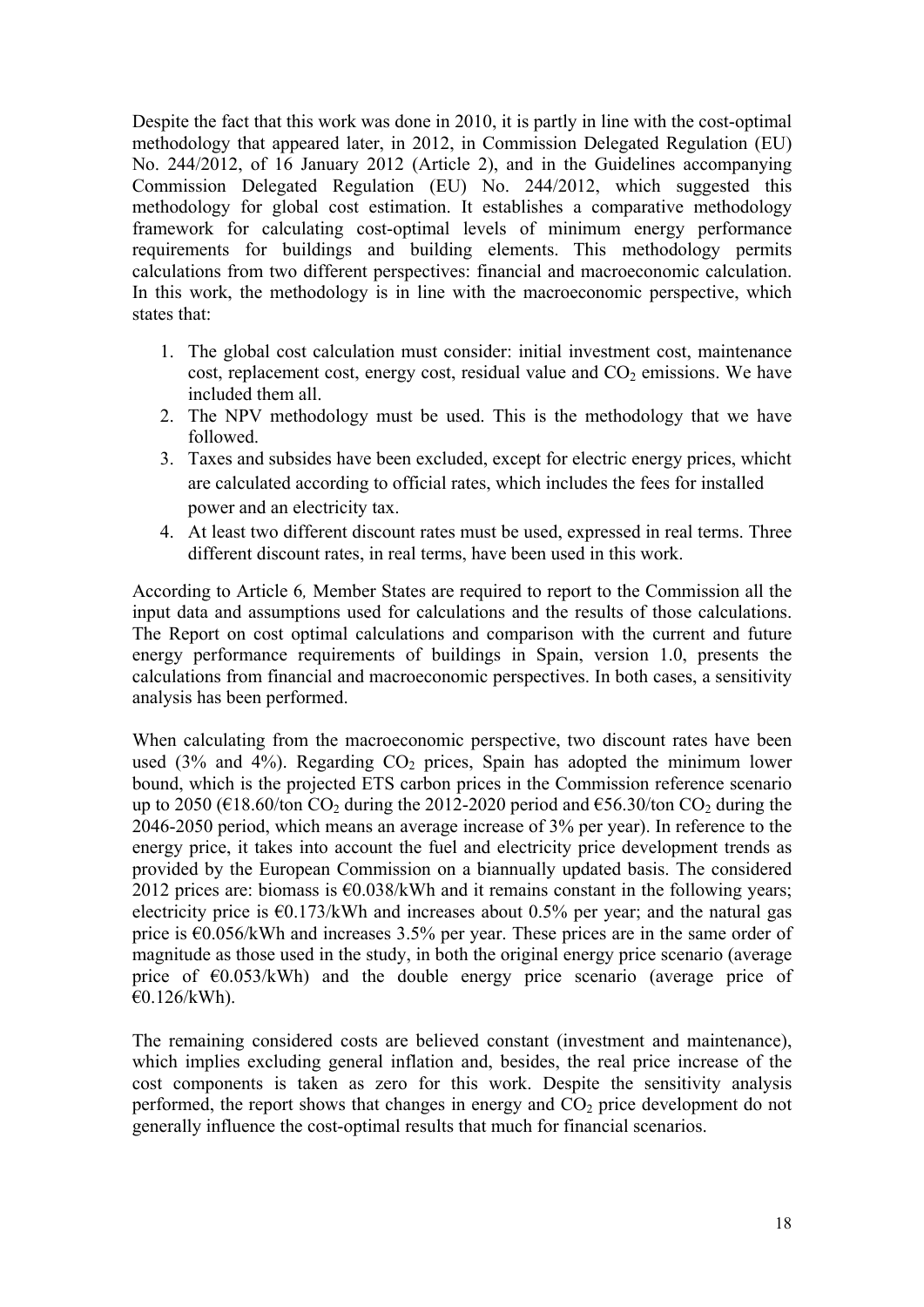In this work, the  $CO<sub>2</sub>$  price which makes improving the energy performance rate profitable, as applied to the case study, has been estimated. It is in line with the methodology proposed by Commission Delegated Regulation (EU) No. 244/2012 which suggests using a price for  $CO<sub>2</sub>$  in the macroeconomic perspective calculation. However, while the Spanish Report takes one value for  $CO<sub>2</sub>$ , applied to the whole of Spanish territory and for all the climatic zones ( $\epsilon$ 18.60/ton CO<sub>2</sub> in 2012), the CO<sub>2</sub> value in this study has been calculated for each climatic zone and each energy performance. Besides three discount rates and two energy prices have been used in the sensitivity analysis. As a result, 140 values for  $CO<sub>2</sub>$ , which makes it worthwhile increasing the energy performance, have been obtained, which has implied 127 cases of over  $\epsilon$ 18.60/ton.

### **References:**

AICIA (2009). *Escala de calificación energética. Edificios de nueva construcción*. Madrid: Instituto para la Diversificación y Ahorro de la Energía, Ministerio de Industria, Turismo y Comercio.

Al-Homoud, M.S. (2005). Performance characteristics and practical applications of common building thermal insulation materials. *Building and Environment*, 40(3), 353- 360.

Amecke, H. (2012). The impact of energy performances certificates: A survey of German home owners. *Energy Policy*, 46, 4-14.

Andaloro, A., Salomone, R., Ioppolo, G. and Andaloro, L. (2010). Energy certification of buildings: A comparative analysis of progress towards implementation in European countries. *Energy Policy*, 38(10), 5840-5866.

Annunziata, E., Frey, M. and Rizzi, F. (2013). Towards nearly zero-energy buildings: The state-of-art of national regulations in Europe. *Energy*, 57, 125-133.

http//dx.doi.org/10.106/j.energy.2012.11.049

Audenaert, A., De Boeck, L. and Roelants, K. (2010). Economic analysis of the profitability of energy-saving architectural measures for the achievement of the EPBDstandard. *Energy*, 35(7), 2965-2971.

Bertrán, A. (2009). *Las mediciones en las obras adaptadas al CTE*. 4ª Edición. Editorial Jorge Loring S.I. Granada.

Brathal, D. and Langemo, M. (2004). *Facilities Management: A guide for total workplace design and management*. Knight Printing. Grand Forks, North Dakota.

Brown, D.W. (1996). *Facility Maintenance: The manager's practical guide and handbook*. New York, NY: AMACOM American Management Association. New York, NY 10019

Concerted Action EPBD (2008). *Implementation of the Energy Performance of Buildings Directive*. *Country reports 2008*. Brussels: Directorate General for Energy and Transport, European Commission (available at www.epbd.ca.eu and www.buildup.eu ).

Concerted Action EPBD (2011). *Implementing the Energy Performance of Buildings Directive*. *Country reports 2011*. Brussels: European Union (available at www.epbd.ca.eu and www.buildup.eu).

Davies, H. and Wyatt, D. (2004). Appropiate use or method for durability and

service life prediction, *Building Research and Information*, 32(6), 552-553.

Dresner, S. and Ekins, P. (2006). Economic Instruments to improve UK Home Energy Efficiency without Negative Social Impacts, *Fiscal Studies,* 27(1), 47-74.

Drury, C. (2008). *Management and Cost Accounting*, 7<sup>th</sup> edition. London.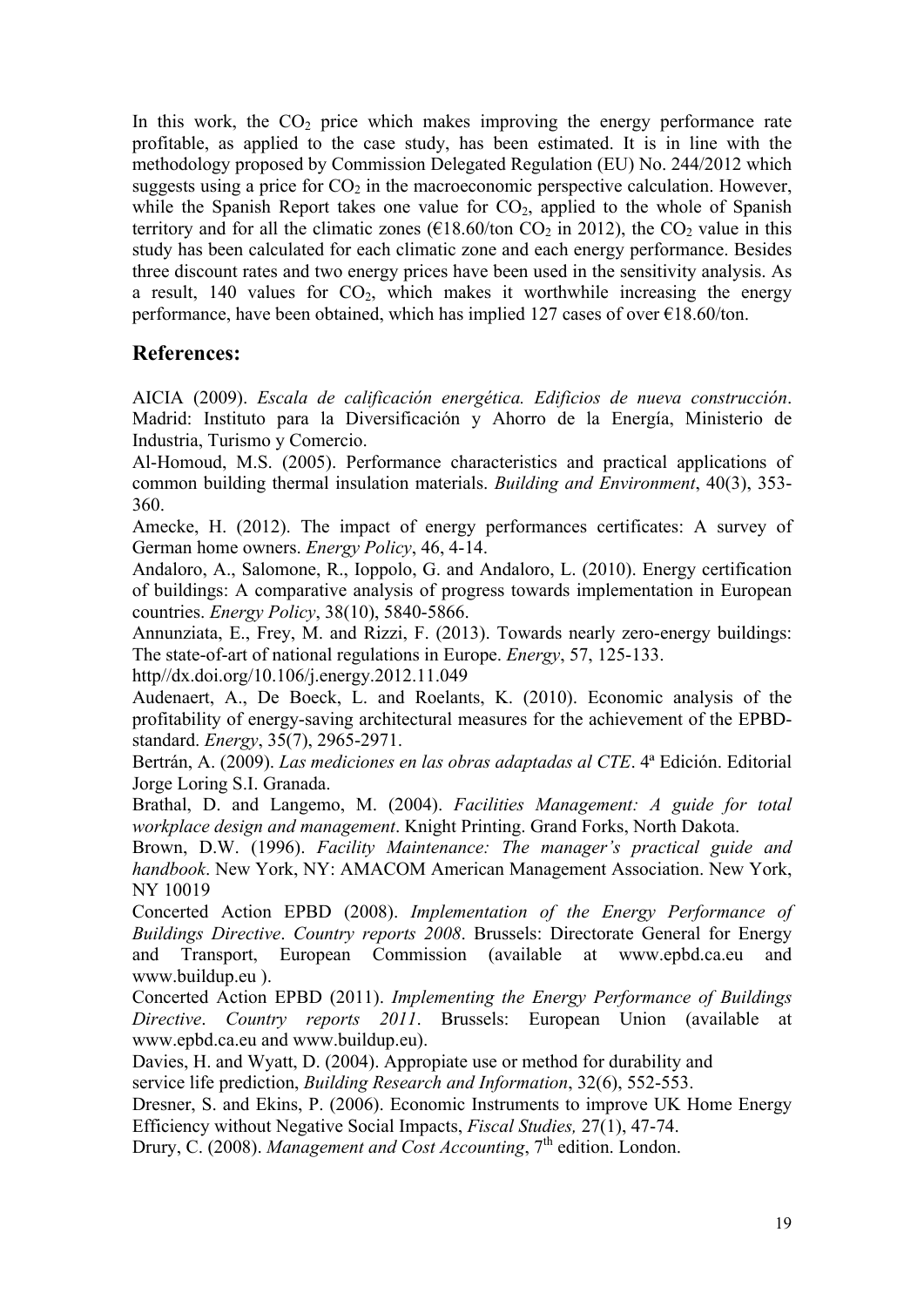Garrido, N., Almecija, J.C., Folch, C. and Martínez, I. (2011). *Certificación energética de edificios*. Grupo de Estudios de Energía para la Sostenibilidad (CEES). Cátedra Unesco Sostenibilidad, Universitat Politècnica de Catalunya. (Available at: upcommons.upc.edu/e-prints/bitstream/2117/11820/1/GAS Natural\_090406.pdf

Fraunhofer Institute for Systems and Innovation Research ISI (Germany), (2012). *Financing the Energy Efficient Transformation of the Building Sector in the EU. Lessons from the ODYSSEE-MURE project.*

Gómez, J.M. and Esteban, M.A. (2010). *Sostenibilidad en la edificación. Comparación de dos tipologías constructivas. Rendimiento de los recursos*. Ingeniería de Edificación Universitat Politècnica de Catalunya. (Available at:

upcommons.upc.edu/pfc/bitstream/2099.1/.../1/PFG\_Completo.pdf)

Gram-Hanssen, K., Bartiaux, F., Michael Jensen, O. and Cantaert, M. (2007). Do homeowners use energy labels? A comparison between Denmark and Belgium. *Energy Policy*, 35(5), 2879-2888.

Instituto de Diversificación y Ahorro de Energía (IDAE), Ministerio de Industria, Turismo y Comercio (MITYC). (2008). *Guía Técnica. Procedimientos y aspectos de simulación de instalaciones térmicas en edificios*. Madrid.

Instituto de Diversificación y Ahorro de Energía (IDAE), Ministerio de Industria, Turismo y Comercio (MITYC), Ministerio de Vivienda. (2009). *Calener VYP. Viviendas y edificios terciarios pequeños y medianos. Manual del usuario* (available at: http://www.minetur.gob.es/energia/desarrollo/EficienciaEnergetica/CertificacionEnerge tica/ProgramaCalener/CalenerVYP1/Manual\_de\_usuario.pdf)

Instituto de Diversificación y Ahorro de Energía (IDAE), Ministerio de Industria, Turismo y Comercio (MITYC). (2010). *Guía Técnica: Condiciones climáticas exteriores de proyecto,* (available at:

http://www.minetur.gob.es/energia/desarrollo/eficienciaenergetica/rite/reconocidos/reco nocidos/condicionesclimaticas.pdf)

Eurostat European Comission, Instituto de Diversificación y Ahorro de Energía (IDAE), Ministerio de Industria, Energía y Turismo. (2011). *Proyecto SECH-SPAHOUSEC. Análisis del consumo energético del sector residencial en España. Informe Final*. Madrid.

Instituto Eduardo Torroja de Ciencias de la Construcción (IETCC). (2010). *Catálogo de Elementos Constructivos del Código Técnico, versión CAT-EC-v06.3-MARZO10,*  Madrid.

Institut de Tecnologia de la Construcció de Catalunya (ITEC). (1991a). *Manual de uso y conservación de la vivienda*. COAAT Principado de Asturias. Simancas Ediciones S.A. Valladolid.

Institut de Tecnologia de la Construcció de Catalunya (ITEC). (1991b). *Manteniment de l'edifici. Fitxes*. 1ª Edición. Gràfiques Pacífic. Badalona, Barcelona.

Institut de Tecnologia de la Construcció de Catalunya (ITEC). (1991c). *Manteniment instal.lacions. Fitxes*. 1ª Edición. Gràfiques Pacífic. Badalona, Barcelona.

Institut de Tecnologia de la Construcció de Catalunya (ITEC). (1991d). *Manteniment urbanització. Fitxes*.1ª Edición. Gràfiques Pacífic. Badalona, Barcelona.

Institut de Tecnologia de la Construcció de Catalunya (ITEC). (1994). *L'actualitat i el cost del manteniment en edificis d'habitatge. Guia pràctic*". 1ª Edición. Gama S.L. Servicios editoriales. Barcelona.

Institut de Tecnologia de la Construcció de Catalunya (ITEC). (1996). *Ús i manteniment de l'habitatge. Quadern de l'usuari*. 1ª Edición, Gràfiques Cometa. Zaragoza.

Institut de Tecnologia de la Construcció de Catalunya (ITEC). (1997). *La vivienda: manual de uso y mantenimient,* COAAT de Cantabria. 1ª Edición.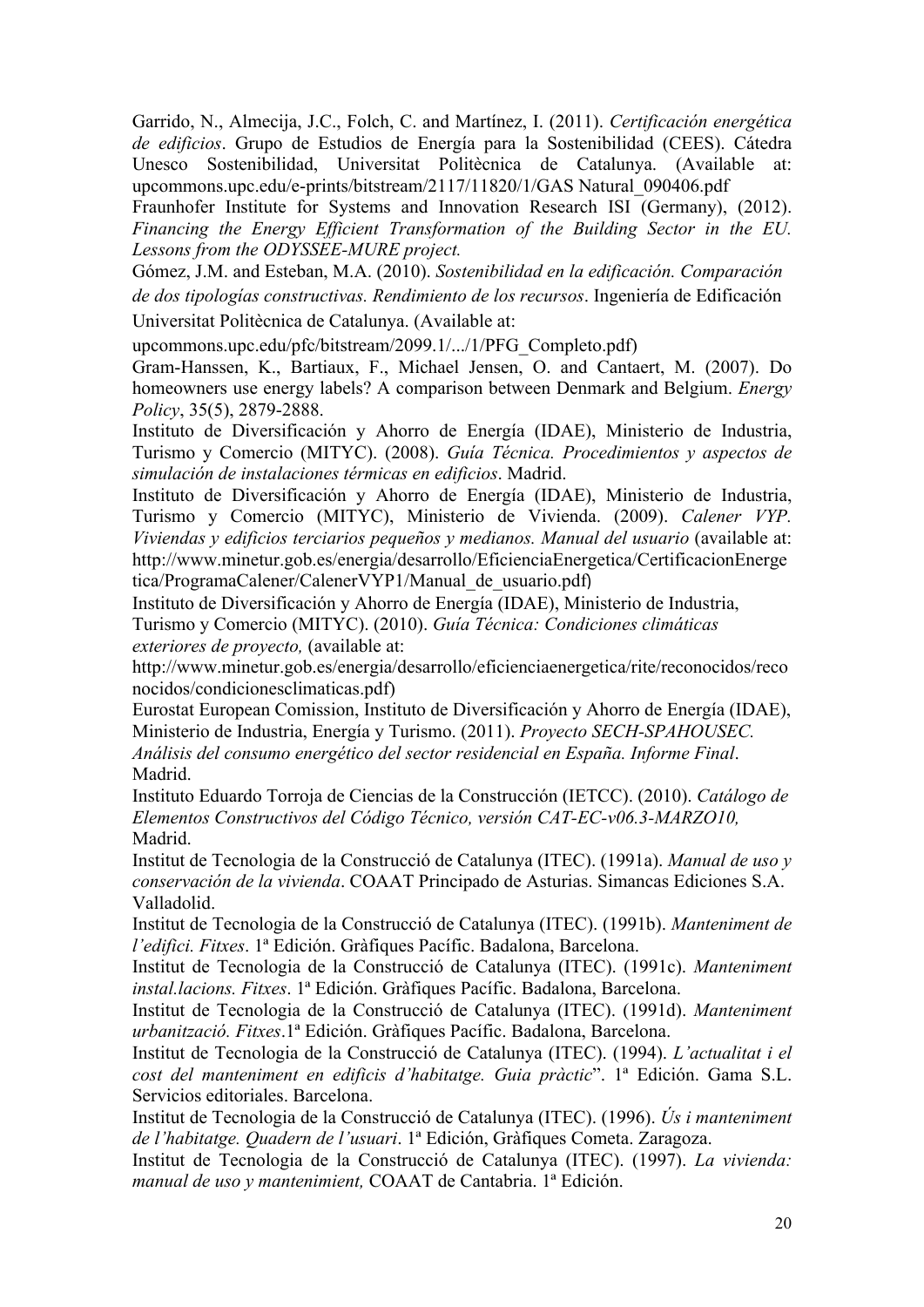Institut de Tecnologia de la Construcció de Catalunya (ITEC). (1999). *La vivienda: manual de uso y mantenimiento*, COAAT Principado de Asturias. 2ª Edición. Simancas Edicionas S.A. Valladolid.

Jáber-López, J.T., Valencia-Salazar, I., Peñalvo-López, E., Álvarez-Bel C., Rivera-López, R. and Merino-Hernández, E. (2011). *Are energy certification tools for buildings*  effective? A Spanish case study, Proceedings of the 2011 3<sup>rd</sup> International Youth Conference on Energetics. Leiria, July 7-9.

Johnstone, I.M. (2001a). Energy and mass flows of housing: a model and example, *Building and Environment,* 36, 27-41.

Johnstone, I.M. (2001b). Energy and mass flows of housing: estimating mortality, *Building and Environment,* 36, 43-51.

Kaiser, H.H. (2001). *The Facilities Audit. A process for improving facilities conditions*. Kirby Lithographic. APPA. The Association of Higher Education Facilities Officers, Arlington VA.

Larsen, B.M. and Nebakken, R. (1997). Norwegian emissions of  $CO<sub>2</sub>$  1987-1994, *Environmental and Resource Economics*, 9, 275-290.

Laustsen, J. (2008). *Energy efficiency requirements in building codes, energy efficiency policies for new buildings*. International Energy Agency information paper. Paris.

La Roche, P. (2010). Calculating green house emissions for houses: analysis of the performance of several carbon counting tools in different climates, *Informes de la Construcción,* 62(517), 61-80.

Linares, P. and Labandeira, X. (2010). Energy efficiency: Economics and Policy, *Journal of Economic Surveys*, 24(3), 573-592.

Liska, R.W. (2000). *Means Facilities Maintenance Standards*. R.S. Means Company, Inc. Construction Publishers & Consultants, Kingston, MA.

Majcen, D., Itard, H. and Visscher, H. (2013). Theoretical vs. actual energy consumption of labelled dwellings in the Netherlands: Discrepancies and policy implications, *Energy Policy,* 54, 125-136.

Mercader, M.P., Olivares, M. and Ramírez de Arellano, A. (2012). Modelo de cuantificación del consumo energético en edificación. *Informes de la Construcción*, 62(308), 567-582.

Ministry of Development of Spain. Directorate for Architecture, Housing and Planning. Report on cost optimal calculations and comparison with the current and future energy performance requirements of buildings in Spain. Version 1.1, 7th June 2013.

Pérez, F., Rubio de Hita, P., Ordoñez, M., Morales, M.J. and Rodríguez C. (2013). Sustainable restoration of traditional building systems in the historical center of Sevilla (Spain), *Energy and Buildings,* 62, 648-659.

Pérez-Lombard, L., Ortiz, J. and González, R. (2009). A review of benmarching, rating and labelling concepts within the framework of building energy certification schemes, *Energy and Buildings,* 41(3), 272-278.

Piper, J.E. (1995). *Handbook of Facility Management: Tools and Techniques, formulas and tables*. Prentice Hall Inc., Upper Saddle River, NJ.

Popescu, D., Bienert, S., Schützenhofer, C. and Boazu, R. (2012). Impact of energy efficiency measures on the economic value of buildings. *Applied Energy*, 89(1), 454- 463.

Ramírez de Arellano, A. (2004). *Presupuestación de obras*. 3ª ed. Universidad de Sevilla. Secretariado de Publicaciones. Colección Manuales Universitarios, 37.

Rodríguez-González, A.B., Vinagre-Díaz, J.J., Caañamo, A.J. and Wilby, M.R. (2011). *Energy and Buildings*, 43(4), 980-987.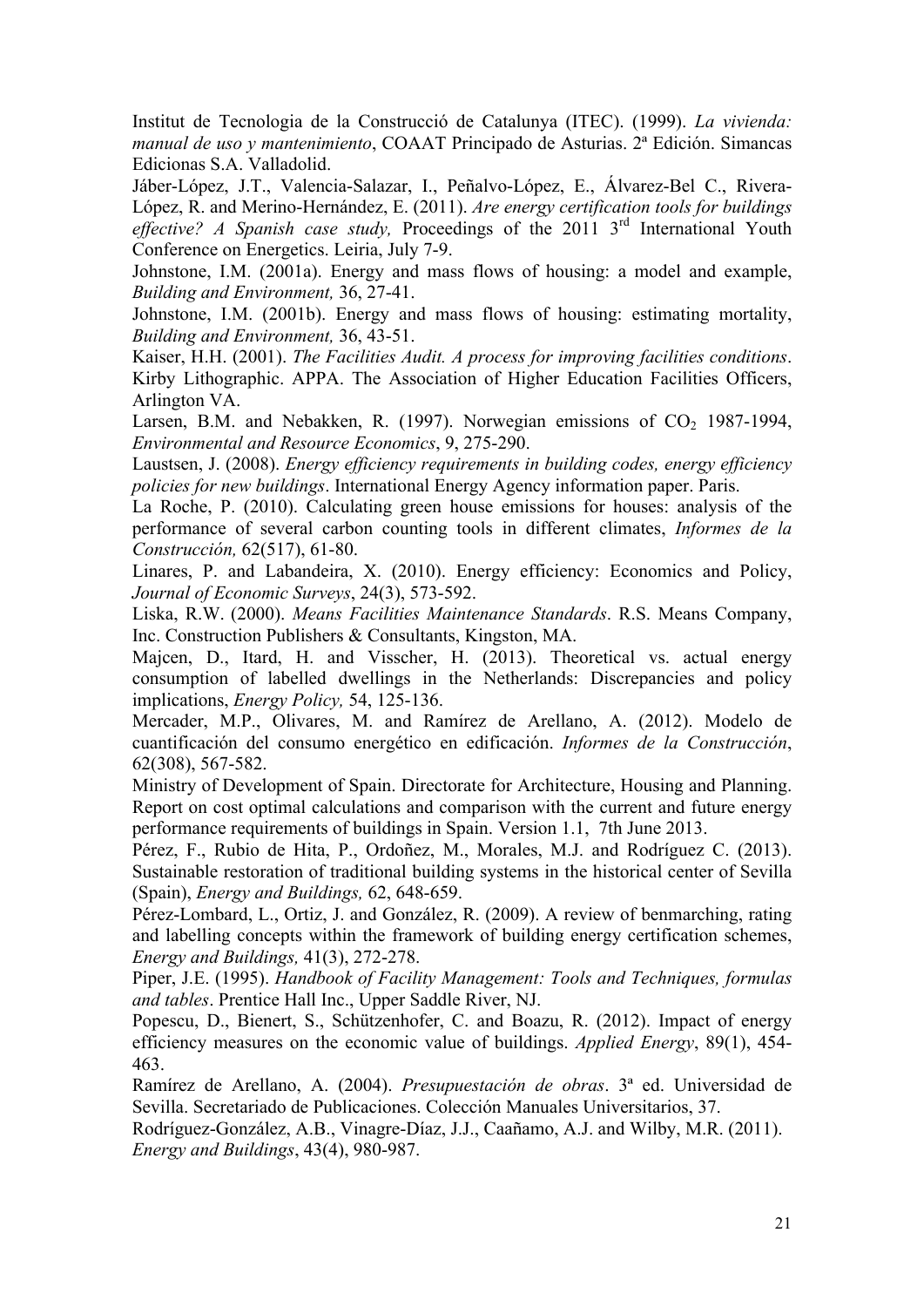Ruá, M.J. and Guadalajara, N. (2014). Using the building energy rating software for mathematically modelling operation costs in a simulated home*, International Journal of Computer Mathematics,* doi: 10.1080/00207160.2014.892588.

Ruá, M.J. and Guadalajara, N. (2013). Application of Compromise Programming to a semi-detached housing development in order to balance economic and environmental criteria*, Journal of the Operational Research Society,* 64*,* 459-468.

Ruá, M.J. and López-Mesa, B. (2012). Certificación energética de edificios en España y sus implicaciones económicas*, Informes de la Construcción,* 64(527), 307-318.

Rudbeck, C. (2002), Service life of building envelope components: making it

operational in economical assessment, *Construction and Building Materials*, 16(2), 83- 89.

Ruiz, M.C. and Romero, E. (2011). Energy saving in the conventional design of a Spanish house using thermal simulation. *Energy and Building*, 43(11), 3226-3235.

Sanstad A.H., Blumstein, C. and Stoff, S.E. (1995). How high are option values in energy-efficiency investments?. *Energy Policy*, 23(9), 739-743.

Sumner J., Bird L. and Smith H. (2009*). Carbon Taxes: A review of Experience and Policy Design Consideration*. Technical Report NREL/TP-6A2-47312. National Renewable Energy Laboratory. US Department of Energy.

Universidad Politécnica De Madrid. Departamento de Construcción y Vías Rurales (2009). Evaluación de los costes constructivos y consumos energéticos derivados de la calificación energética de viviendas. Precost&E. Fase1.

Tuominen, P., Forsström, J. and Honkatukia, J. (2013). Economic effects of energy efficiency improvements in the Finnish building stock. *Energy Policy*, 52, 181-189.

Ucar, A. and Balo, F. (2009). Effect of fuel type on the optimum thickness of selected insulation materials for the four different climatic regions of Turkey. *Applied Energy*, 86(5), 730-736.

Uzsilaityte, L. and Martinaitis, V. (2010). Search for optimal solution of public building renovation in terms of life cycle. *Journal of Environmental Engineering and Landscape Management,* 18(2), 102-110.

Verbruggen, A. (2012). Financial appraisal of efficiency investments: why the good may be the worst enemy of the best. *Energy Efficiency,* 5, 571-582.

#### **Legislative references**

Commission Delegated Regulation (EU) No 244/2012 of 16 January 2012 supplementing Directive 2010/21/EU of the European Parliament and of the Council on the energy performance of buildings by establishing a comparative methodology framework for calculating cost-optimal levels of minimum energy performance requirements for buildings and buildings elements.

Decree 35/01 of 9 March: measures governing the use and maintenance of building in the Balearic Islands.

Decree 38/2004 of 2 July: regulations for the Building Book in La Rioja.

Decree 158/1997 of 8 July: regulations for the Building Book of existing housing and creating a program for the conservation of buildings in Catalonia.

Regional Decree 322/2000 of 2 October: Building Book regulations in Navarre.

Decree 349/1999 of 30 December: Building Book regulations.

Directive 2002/91/EC of 16 December 2002: Energy efficiency in buildings.

2010/31/UE Directive of the European Parliament and the Council of 19 May 2010 on energy efficiency in buildings.

Decree 14/02/02 approving the Building Book in Murcia.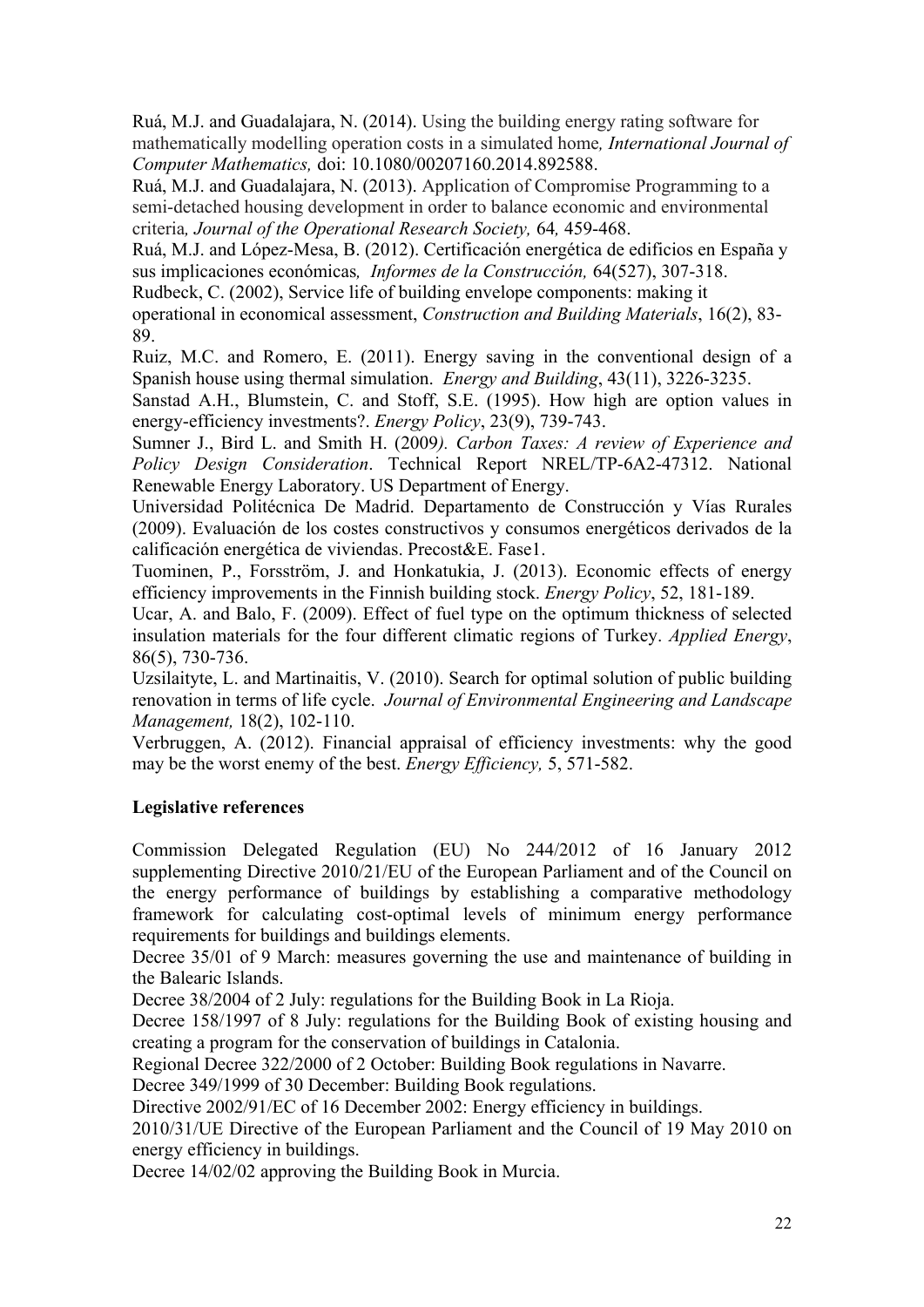ECO/805/2003 Order of 27 March on valuation of property and financial regulations.

European Commission. Guidelines accompanying Commission Delegated Regulation (EU) No 244/2012 of 16 January 2012 supplementing Directive 2010/21/EU of the European Parliament and of the Council on the energy performance of buildings by establishing a comparative methodology framework for calculating cost-optimal levels of minimum energy performance requirements for buildings and buildings elements. International Valuation Standards (IVS) 2011, IVS 230

Royal Decree 1777/2004 of 30 July: approving income tax regulations.

Royal Decree 314/2006 of 19 October: approving the technical building code.

Royal Decree 47/2007 of 19 January: basic procedure for certification of energy efficiency in new buildings.

Royal Decree 1027/2007 of 20 July: Regulation of thermal installations in buildings. Royal Decree 235/2013 of 5 April: basic procedure for certification of energy efficiency in buildings.

|                        |     |                |                |           | WINTER SEVERITY |                |               |
|------------------------|-----|----------------|----------------|-----------|-----------------|----------------|---------------|
|                        |     |                |                |           |                 |                |               |
|                        |     |                | Min            |           |                 |                | Max           |
|                        |     |                | $\mathbf{A}$   | B         | $\mathcal{C}$   | D              | ${\bf E}$     |
|                        |     |                |                |           | C1              | D <sub>1</sub> | E1            |
|                        | Min | 1              |                |           | Santander       | Pamplona       | <b>Burgos</b> |
|                        |     |                |                |           | 1,999/86        | 2,907/301      | 3,360/233     |
|                        |     |                |                |           | 10.6/20.3       | 5.4/21.1       | 3.0/19.2      |
|                        |     | $\overline{2}$ |                |           | C <sub>2</sub>  | D2             |               |
|                        |     |                |                |           | Barcelona       | Logroño        |               |
|                        |     |                |                |           | 1,666/299       | 2,658/389      |               |
| <b>SUMMER SEVERITY</b> |     |                |                |           | 8.4/23.7        | 5.9/22.2       |               |
|                        |     |                | A3             | <b>B3</b> | C <sub>3</sub>  | D <sub>3</sub> |               |
|                        |     | 3              | Málaga         | Castellón | Granada         | Madrid         |               |
|                        |     |                | 1,217/697      | 1,463/695 | 2,387/725       | 2,597/646      |               |
|                        |     |                | 12.0/26.0      | 10.6/26.0 | 5.8/25.1        | 5.2/25.1       |               |
|                        |     |                | A <sub>4</sub> | <b>B4</b> | C <sub>4</sub>  |                |               |
|                        | Max | $\overline{4}$ | Almería        | Seville   | Badajoz         |                |               |
|                        |     |                | 1,122/690      | 1,092/863 | 1,897/779       |                |               |
|                        |     |                | 12.3/25.6      | 10.8/27.9 | 8.1/26.0        |                |               |

TABLE 1

*Climatic zones and representative cities. Climatic data: HDD and CDD (based on a temperature of 20ºC) and average temperatures in January and August (ºC)*

Source: The authors' own from CTE and Technical Guide "Condiciones climáticas exteriores de proyecto", by the IDAE

#### TABLE 2

#### *Geometrical characteristics of the case study*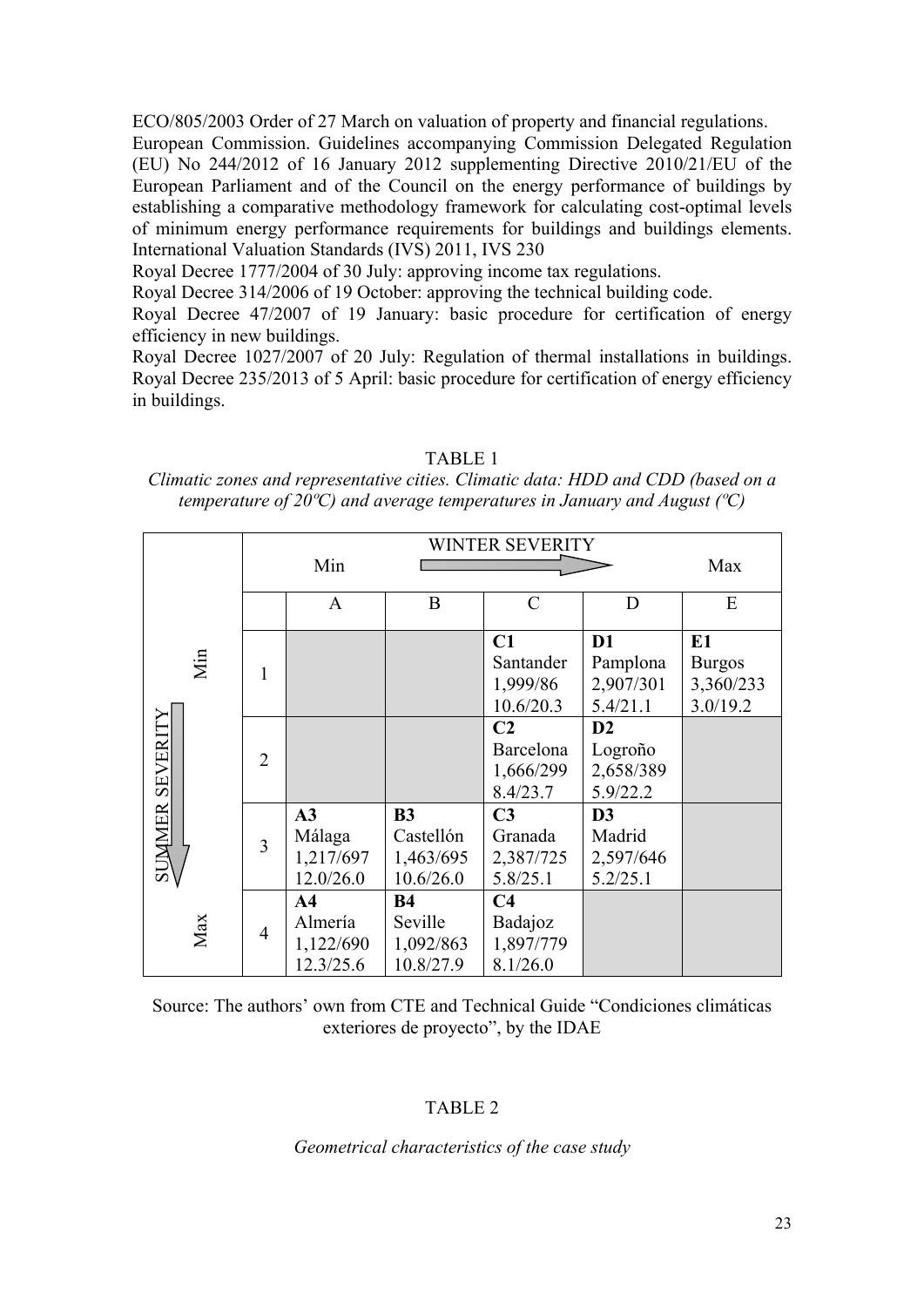| Area $(m^2)$ | <b>Ground level</b> | <b>First floor</b> |
|--------------|---------------------|--------------------|
|              |                     |                    |
| Façade       | 63.02               | 53.98              |
| Windows      | 20.41               | 16.20              |
| Party wall   | 25.00               | 22.45              |
| Roof         | 76.43               |                    |

### TABLE 3

# *Input and output data from Lider and Calener VYP*

| <b>INPUT DATA</b>                                                                                                                                  | <b>OUTPUT DATA</b>                                        |
|----------------------------------------------------------------------------------------------------------------------------------------------------|-----------------------------------------------------------|
| <b>LIDER</b>                                                                                                                                       |                                                           |
| Climatic zone                                                                                                                                      | For the building and for the different rooms<br>modelled: |
| Orientation                                                                                                                                        | Fulfilling or not the CTE requirements                    |
| Building typology: Dwellings, selecting single-<br>family or apartment buildings or Commercial<br><b>Buildings</b>                                 |                                                           |
| Use intensity:                                                                                                                                     |                                                           |
| Residential                                                                                                                                        |                                                           |
| Commercial (low, medium, high use and select 8,<br>12, 16 or 24 h occupancy)                                                                       |                                                           |
| Hygrometric class:                                                                                                                                 |                                                           |
| 3 (HR 55%, T 20°C): dwellings                                                                                                                      |                                                           |
| 4 (HR 62%, T 20°C): restaurants, sport centres                                                                                                     |                                                           |
| 5 (HR 70%, T 20°C): swimming pool, laundry                                                                                                         |                                                           |
| (Section 3.1.2 DB-CTE-HE-1).                                                                                                                       |                                                           |
| Air renovation: $m^3$ air/hour (calculated according<br>to DB-CTE-HS-3 CTE).                                                                       |                                                           |
| Constructive technical solutions for the thermal<br>envelope: thickness of layers (m), conductivity<br>(W/mK) thermal resistance $(m^2K/W)$ , etc. |                                                           |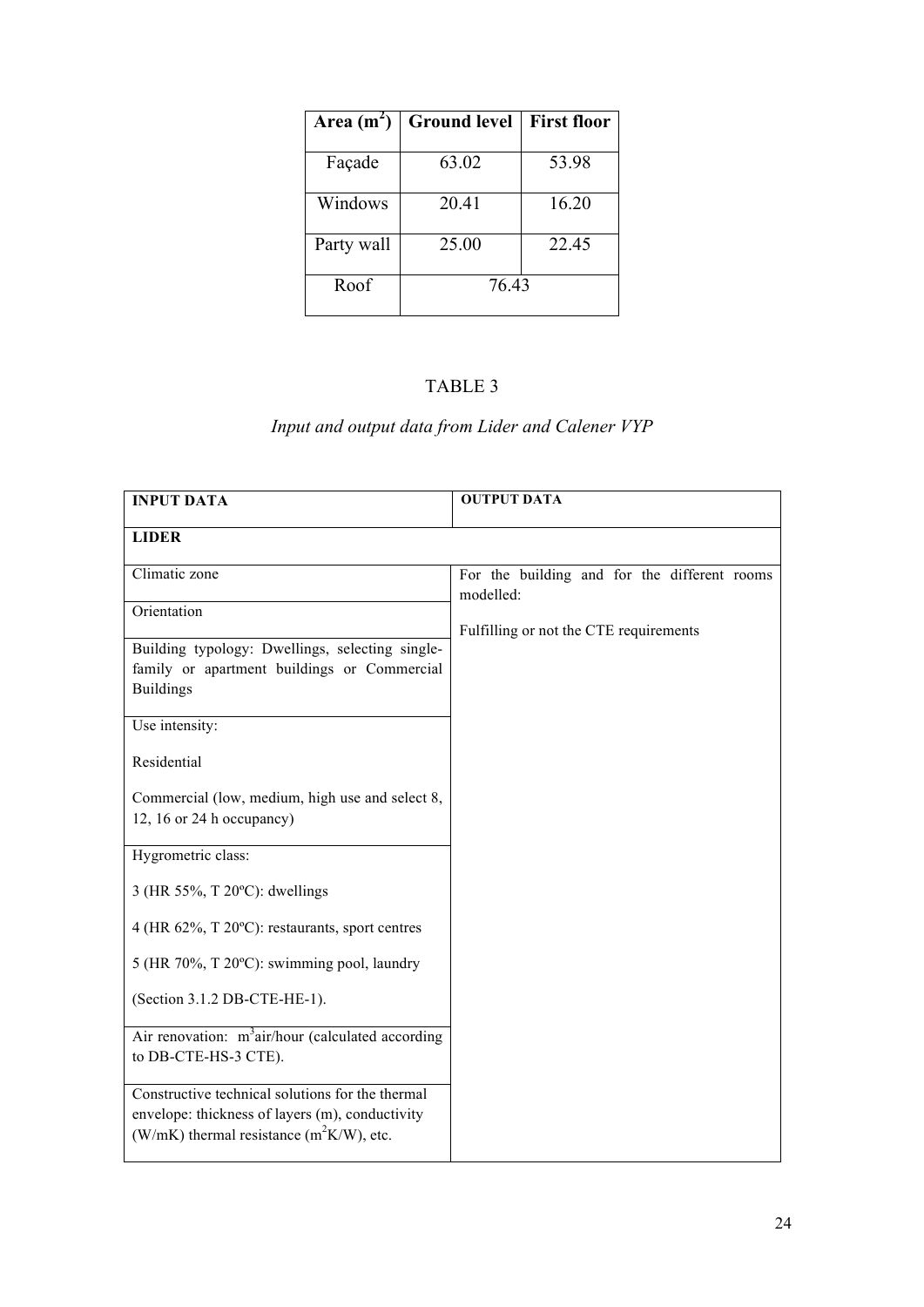| Geometry of the building: definition of shape,      |                                                             |
|-----------------------------------------------------|-------------------------------------------------------------|
| areas, windows and doors location in the            |                                                             |
| envelope, etc.                                      |                                                             |
|                                                     |                                                             |
| <b>CALENER VYP</b>                                  |                                                             |
| DHW demand: according to the CTE-HE4                | Label with energy performance:                              |
|                                                     |                                                             |
| Contribution of thermal solar energy to domestic    | $A, B, C, D$ or E.                                          |
| hot water (DHW): calculated according to CTE-       | Heating and air conditioning demand $(kWh/m2)$              |
| HE4                                                 | and kWh/year).                                              |
|                                                     | Final consumption (total and split in heating, air          |
| Heating and air conditioning facilities definition: | conditioning and DHW) ( $kWh/m2$ and $kWh/year$ ).          |
| type of energy, boiler type, air conditioning       | Primary energy consumption (total and split in              |
| equipment characteristics, etc.                     | heating, air conditioning and DHW) ( $kWh/m2$ and           |
|                                                     | kWh/year).                                                  |
|                                                     | $CO2$ emissions (total and split in heating, air            |
|                                                     | (kWh/m <sup>2</sup> )<br>DHW)<br>and<br>conditioning<br>and |
|                                                     | kWh/year).                                                  |
|                                                     |                                                             |
|                                                     |                                                             |
|                                                     |                                                             |

TABLE 4

*Budget items considered in the estimates for investment and maintenance costs*

| <b>Budget items</b>            |                                         |  |  |  |  |  |  |
|--------------------------------|-----------------------------------------|--|--|--|--|--|--|
| <b>Investment tasks</b>        | <b>Maintenance Tasks</b>                |  |  |  |  |  |  |
| 1- Groundwork                  | 1- Drainage                             |  |  |  |  |  |  |
| 2- Drainage                    | 2- Walls and floor in contact with soil |  |  |  |  |  |  |
| 3- Foundations                 | 3- Façades                              |  |  |  |  |  |  |
| 4- Structure                   | 4- Carpentry                            |  |  |  |  |  |  |
| 5- Walls and partitions        | 5- Garage door maintenance              |  |  |  |  |  |  |
| 6-Roofing                      | 6- Blinds                               |  |  |  |  |  |  |
| 7- Carpentry                   | 7- Glass works                          |  |  |  |  |  |  |
| 8- Iron works                  | 8- Lattice walls                        |  |  |  |  |  |  |
| 9- Glass works                 | 9- Audio-visual equipment               |  |  |  |  |  |  |
| 10- Flooring and ceiling works | 10- DHW and heating                     |  |  |  |  |  |  |
| 11-Plumbing                    | 11- Air conditioning system             |  |  |  |  |  |  |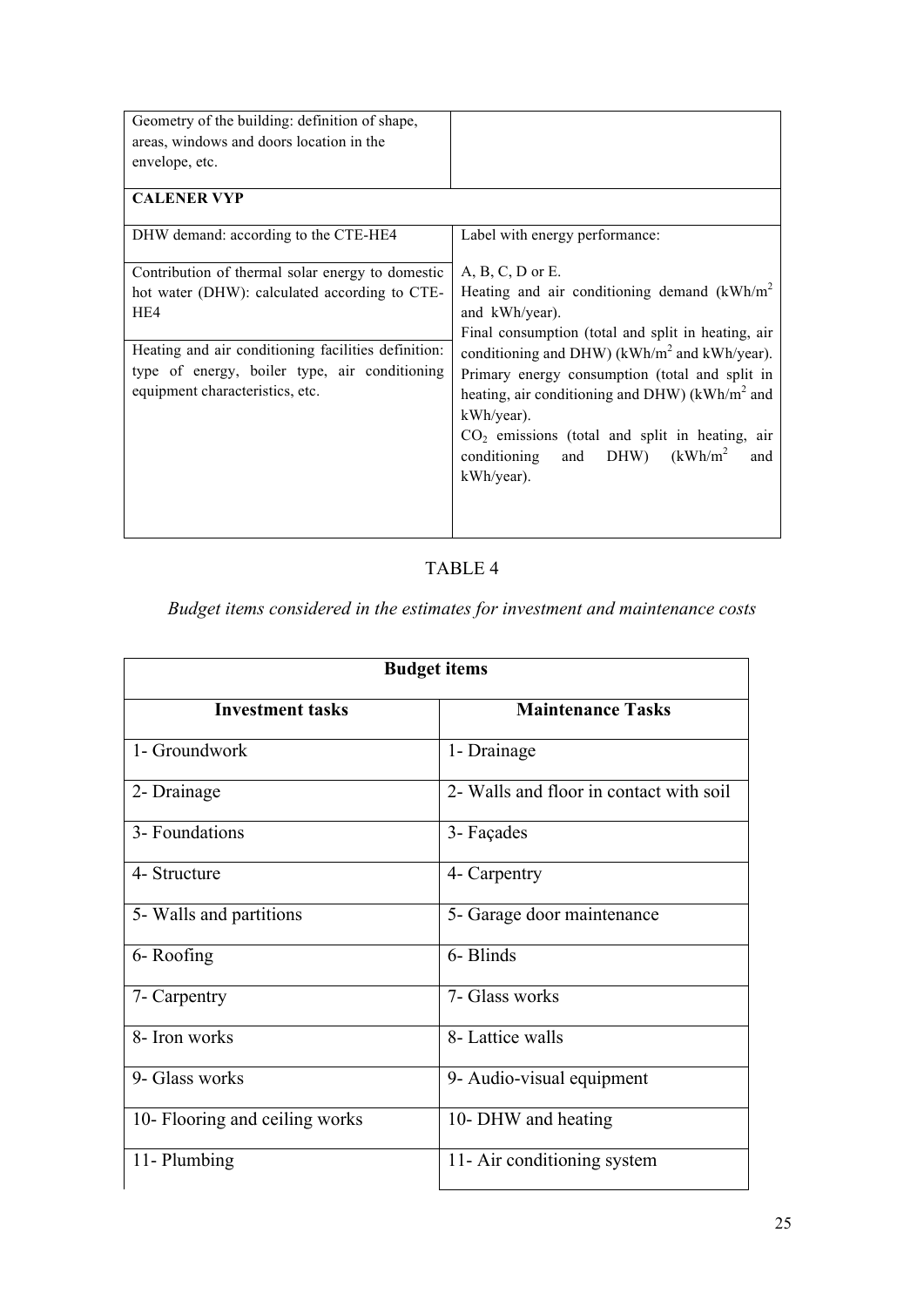| 11- Electrics and audio-visuals  | 12- Solar energy system            |
|----------------------------------|------------------------------------|
| 12- Solar energy                 | 13- Electrics                      |
| 13- Air conditioning and heating | 14- Plumbing                       |
| 14- Ventilation system           | 15- Specific natural gas revisions |
| 15-Painting                      | 16- Ventilation system             |
| 16- Quality control              | 17-Roofing                         |
| 17- Protection against fire      | 18- Flooring. Painting works       |
| 18- Safety and health            | 19- Protection against fire.       |
| 19-Kitchen                       |                                    |
| 21 - Waste treatment             |                                    |

### TABLE 5

# *Grams CO2 emitted per kWh for different fuels*

| Fuel           | Grams $CO2/kWh$ |
|----------------|-----------------|
| Electricity    | 649             |
| Natural gas    | 204             |
| <b>Biomass</b> |                 |

### TABLE 6

*Number of residential buildings in Spain according to year of construction*

| Period      | <b>Residential buildings</b> | $\frac{0}{0}$ |
|-------------|------------------------------|---------------|
| Before 1900 | 901,299                      | 10.45         |
| 1900-1920   | 426,872                      | 4.95          |
| 1921-1940   | 497,039                      | 5.76          |
| 1941-1950   | 539,425                      | 6.26          |
| 1951-1960   | 886,544                      | 10.05         |
| 1961-1970   | 1,090,319                    | 12.64         |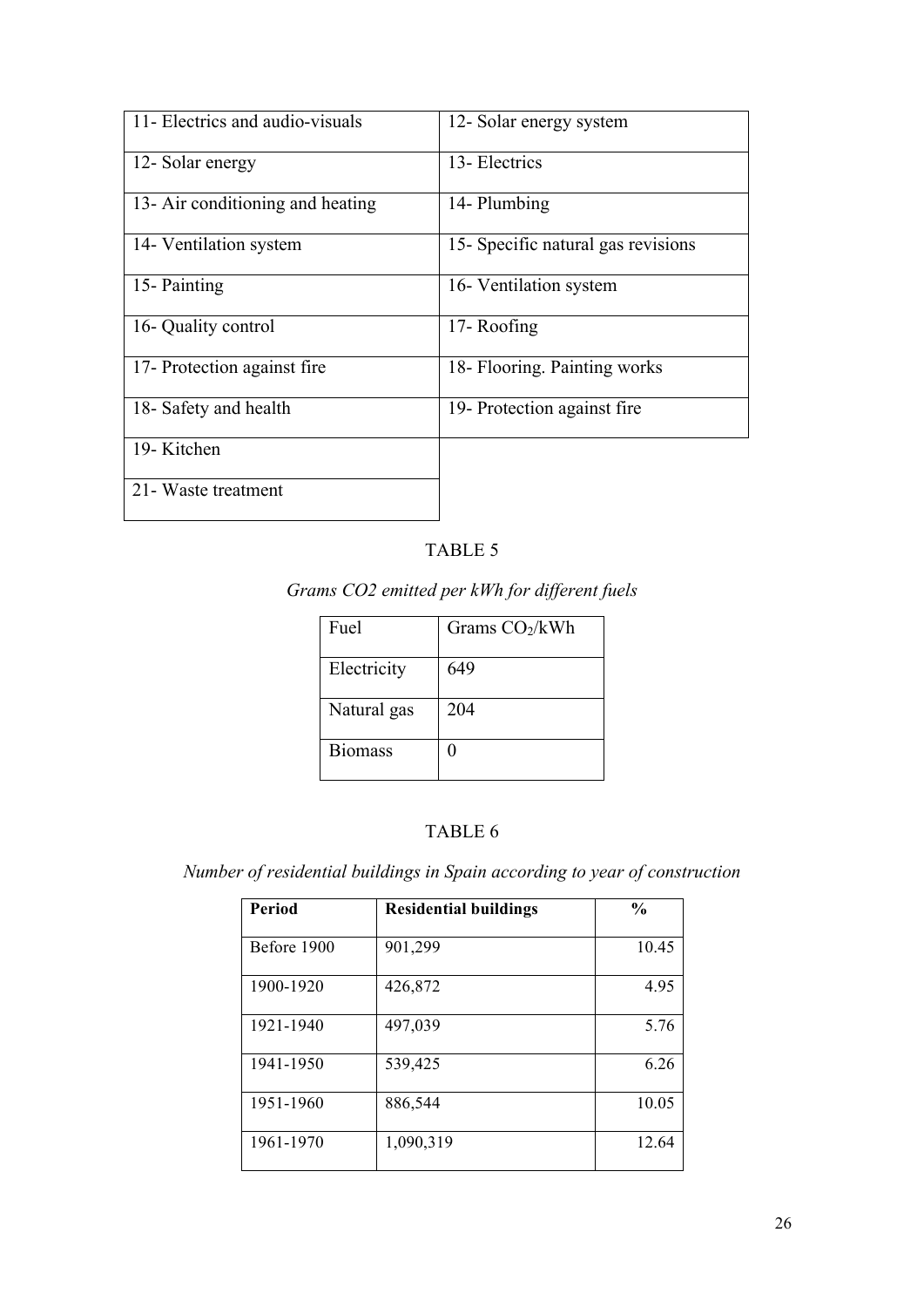| 1971-1980    | 1,504,984 | 17.45 |
|--------------|-----------|-------|
| 1981-1990    | 1,360,191 | 15.77 |
| 1991-2001    | 1,417,202 | 16.43 |
| <b>TOTAL</b> | 8,623,875 |       |

Source: The authors' own from the national population and the 2001 building census (INE).

## TABLE 7 *Risk premium (RP value)*

|                            | <b>ATASA</b>        | <b>TINSA</b> |        | <b>ECO 805/03</b> |
|----------------------------|---------------------|--------------|--------|-------------------|
| Use of building            | <b>Differential</b> | RP max       | RP min | <b>RP</b> min     |
| <b>Main residence</b>      | 1.00                | 5.00         | 2.85   | 8.00              |
| <b>Secondary residence</b> | 4.00                | 8.60         | 5.40   | 12.00             |
| <b>Offices</b>             | 2.50                | 8.25         | 4.80   | 10.00             |
| <b>Shops</b>               | 3.20                | 8.70         | 4.95   | 12.00             |
| <b>Warehouses</b>          | 4.50                | 12.00        | 6.40   | 14.00             |
| Garages                    | 2.20                | 7.30         | 3.75   | 9.00              |
| <b>Hotels</b>              | 4.20                |              |        |                   |
| <b>Residencies:</b>        | 4.50                |              |        |                   |
| <b>OTHERS:</b>             | 4.50                |              |        | 12.00             |
| <b>Rustic</b>              | 1.00                |              |        |                   |
| <b>Social housing</b>      |                     | 4.50         | 2.35   |                   |

Source: prepared from the data supplied by ATASA (Spanish National Association of Corporate Valuation), Tinsa (a Spanish property valuation company) and mortgage valuation regulations.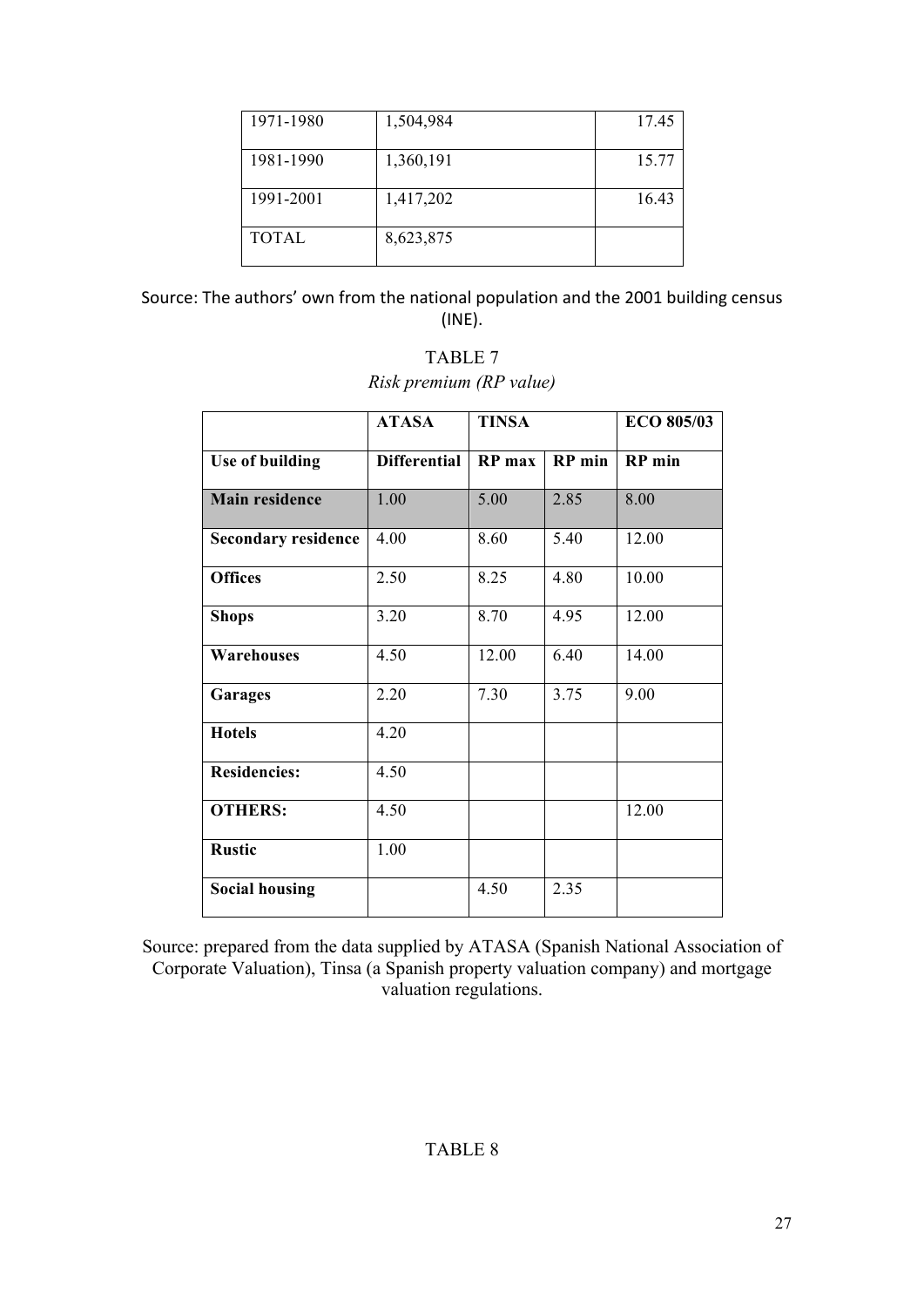*Sum of the private costs (construction, maintenance and energy consumption) measured*  in Euro/m<sup>2</sup> per annum and the simulated value of  $CO_2$  emission for the selected house in *kg of CO2/m² per annum. Value of CO2 emission range measured in kg of CO2/m² per annum in new built terraced houses (grey cells)*

| Climatic       | Per m <sup>2</sup> and per annum | <b>Energy efficiency performance</b> |                                                                                                                                                                                                                                                                                                                                                                                                                                                                                                                                                                                                                                                                                                                                                                                                                                                                                                                                                                                                                                                                                                |            |                 |       |  |  |
|----------------|----------------------------------|--------------------------------------|------------------------------------------------------------------------------------------------------------------------------------------------------------------------------------------------------------------------------------------------------------------------------------------------------------------------------------------------------------------------------------------------------------------------------------------------------------------------------------------------------------------------------------------------------------------------------------------------------------------------------------------------------------------------------------------------------------------------------------------------------------------------------------------------------------------------------------------------------------------------------------------------------------------------------------------------------------------------------------------------------------------------------------------------------------------------------------------------|------------|-----------------|-------|--|--|
| zone           |                                  |                                      |                                                                                                                                                                                                                                                                                                                                                                                                                                                                                                                                                                                                                                                                                                                                                                                                                                                                                                                                                                                                                                                                                                |            | <b>Rating D</b> |       |  |  |
|                | Private cost                     | 26.10                                | 25.60                                                                                                                                                                                                                                                                                                                                                                                                                                                                                                                                                                                                                                                                                                                                                                                                                                                                                                                                                                                                                                                                                          | 24.16      | 22.33           | --    |  |  |
| A3             | <b>Modeled house emissions</b>   | 4.30                                 | 7.00                                                                                                                                                                                                                                                                                                                                                                                                                                                                                                                                                                                                                                                                                                                                                                                                                                                                                                                                                                                                                                                                                           | 14.60      | 23.30           | --    |  |  |
|                | <b>Limit of emissions</b>        | 4.6                                  | $4.6 - 8.9$                                                                                                                                                                                                                                                                                                                                                                                                                                                                                                                                                                                                                                                                                                                                                                                                                                                                                                                                                                                                                                                                                    | 8.9-14.9   | 14.9-24         | $>24$ |  |  |
|                | Private cost                     | 27.44                                | 26.55                                                                                                                                                                                                                                                                                                                                                                                                                                                                                                                                                                                                                                                                                                                                                                                                                                                                                                                                                                                                                                                                                          | 24.30      | 22.38           | --    |  |  |
| A <sub>4</sub> | <b>Modeled house emissions</b>   | 4.30                                 | 7.90                                                                                                                                                                                                                                                                                                                                                                                                                                                                                                                                                                                                                                                                                                                                                                                                                                                                                                                                                                                                                                                                                           | 14.00      | 22.50           | $-$   |  |  |
|                | <b>Limit of emissions</b>        | $<$ 4.4                              | $4.4 - 8.3$                                                                                                                                                                                                                                                                                                                                                                                                                                                                                                                                                                                                                                                                                                                                                                                                                                                                                                                                                                                                                                                                                    | $8.3 - 14$ | 14-22.6         | >22.6 |  |  |
|                | <b>Private cost</b>              | 26.50                                | 26.09                                                                                                                                                                                                                                                                                                                                                                                                                                                                                                                                                                                                                                                                                                                                                                                                                                                                                                                                                                                                                                                                                          | 24.64      | 22.93           | --    |  |  |
| <b>B3</b>      | <b>Modeled house emissions</b>   | 5.40                                 | 6.00                                                                                                                                                                                                                                                                                                                                                                                                                                                                                                                                                                                                                                                                                                                                                                                                                                                                                                                                                                                                                                                                                           | 16.70      | 27.50           |       |  |  |
|                | <b>Limit of emissions</b>        | < 5.4                                | $5.4 - 10.4$                                                                                                                                                                                                                                                                                                                                                                                                                                                                                                                                                                                                                                                                                                                                                                                                                                                                                                                                                                                                                                                                                   |            | 17.4-28         | $>28$ |  |  |
|                | <b>Private cost</b>              | 27.51                                | 26.30                                                                                                                                                                                                                                                                                                                                                                                                                                                                                                                                                                                                                                                                                                                                                                                                                                                                                                                                                                                                                                                                                          | 24.98      | 23.55           | 23.16 |  |  |
| <b>B4</b>      | <b>Modeled house emissions</b>   | 6.20                                 | 10.00                                                                                                                                                                                                                                                                                                                                                                                                                                                                                                                                                                                                                                                                                                                                                                                                                                                                                                                                                                                                                                                                                          | 17.50      | 27.70           | 28.20 |  |  |
|                | <b>Limit of emissions</b>        | <6.3                                 | Rating A   Rating B   Rating C<br><b>Rating E</b><br>$10.4 - 17.4$<br>$6.3 - 11$<br>11-17.9<br>17.9-28.1<br>>28.1<br>27.42<br>25.74<br>27.84<br>27.25<br>33.50<br>12.70<br>19.50<br>22.20<br>12.7-19.8<br>$7.8 - 12.7$<br>19.8-30.4<br>>30.4<br>27.22<br>27.73<br>26.69<br>25.77<br>12.70<br>20.10<br>21.90<br>32.30<br>$7.9 - 13$<br>13-20.2<br>$20.2 - 31$<br>>31<br>26.31<br>25.38<br>--<br>--<br>22.90<br>36.20<br>$-$<br>$-$<br>$8.2 - 14$<br>14.4-23.2<br>23.2-36.6<br>>36.6<br>24.54<br>23.55<br>--<br>--<br>20.00<br>31.10<br>$\overline{\phantom{a}}$<br>$\overline{\phantom{a}}$<br>$7 - 12.4$<br>12.4-20<br>20-31.5<br>>31.5<br>29.31<br>29.86<br>27.47<br>26.68<br>30.2-45.2<br>20.2-30.2<br>>45.2<br>19.40<br>28.60<br>44.90<br>46.00<br>28.57<br>26.94<br>29.19<br>28.47<br>27.70<br>17.80<br>42.60<br>43.60<br>17.8-27.8<br>27.8-42.6<br>>42.6<br>29.17<br>27.06<br>$\overline{\phantom{a}}$<br>--<br>25.20<br>37.60<br>--<br>$10-16.4$<br>16.4-25.4<br>25.4-39.1<br>>39.1<br>27.61<br>27.87<br>26.63<br>--<br>24.70<br>32.10<br>51.80<br>--<br>25.9-38.7<br>38.7-57.9<br>>57.9 |            |                 |       |  |  |
|                | Private cost                     | 28.38                                |                                                                                                                                                                                                                                                                                                                                                                                                                                                                                                                                                                                                                                                                                                                                                                                                                                                                                                                                                                                                                                                                                                |            |                 |       |  |  |
| C1             | <b>Modeled house emissions</b>   | 4.50                                 |                                                                                                                                                                                                                                                                                                                                                                                                                                                                                                                                                                                                                                                                                                                                                                                                                                                                                                                                                                                                                                                                                                |            |                 |       |  |  |
|                | <b>Limit of emissions</b>        | < 7.8                                |                                                                                                                                                                                                                                                                                                                                                                                                                                                                                                                                                                                                                                                                                                                                                                                                                                                                                                                                                                                                                                                                                                |            |                 |       |  |  |
|                | <b>Private cost</b>              | 29.20                                |                                                                                                                                                                                                                                                                                                                                                                                                                                                                                                                                                                                                                                                                                                                                                                                                                                                                                                                                                                                                                                                                                                |            |                 |       |  |  |
| C <sub>2</sub> | <b>Modeled house emissions</b>   | 4.50                                 |                                                                                                                                                                                                                                                                                                                                                                                                                                                                                                                                                                                                                                                                                                                                                                                                                                                                                                                                                                                                                                                                                                |            |                 |       |  |  |
|                | <b>Limit of emissions</b>        | < 7.9                                |                                                                                                                                                                                                                                                                                                                                                                                                                                                                                                                                                                                                                                                                                                                                                                                                                                                                                                                                                                                                                                                                                                |            |                 |       |  |  |
|                | <b>Private cost</b>              | 28.14                                |                                                                                                                                                                                                                                                                                                                                                                                                                                                                                                                                                                                                                                                                                                                                                                                                                                                                                                                                                                                                                                                                                                |            |                 |       |  |  |
| C <sub>3</sub> | <b>Modeled house emissions</b>   | 7.00                                 |                                                                                                                                                                                                                                                                                                                                                                                                                                                                                                                                                                                                                                                                                                                                                                                                                                                                                                                                                                                                                                                                                                |            |                 |       |  |  |
|                | <b>Limit of emissions</b>        | < 8.2                                |                                                                                                                                                                                                                                                                                                                                                                                                                                                                                                                                                                                                                                                                                                                                                                                                                                                                                                                                                                                                                                                                                                |            |                 |       |  |  |
|                | <b>Private cost</b>              | 24.12                                |                                                                                                                                                                                                                                                                                                                                                                                                                                                                                                                                                                                                                                                                                                                                                                                                                                                                                                                                                                                                                                                                                                |            |                 |       |  |  |
| C <sub>4</sub> | <b>Modeled house emissions</b>   | 6.50                                 |                                                                                                                                                                                                                                                                                                                                                                                                                                                                                                                                                                                                                                                                                                                                                                                                                                                                                                                                                                                                                                                                                                |            |                 |       |  |  |
|                | <b>Limit of emissions</b>        | $<$ 7                                |                                                                                                                                                                                                                                                                                                                                                                                                                                                                                                                                                                                                                                                                                                                                                                                                                                                                                                                                                                                                                                                                                                |            |                 |       |  |  |
|                | <b>Private cost</b>              | 31.82                                |                                                                                                                                                                                                                                                                                                                                                                                                                                                                                                                                                                                                                                                                                                                                                                                                                                                                                                                                                                                                                                                                                                |            |                 |       |  |  |
| D <sub>1</sub> | <b>Modeled house emissions</b>   | <13.2                                | 13.2-20.2                                                                                                                                                                                                                                                                                                                                                                                                                                                                                                                                                                                                                                                                                                                                                                                                                                                                                                                                                                                                                                                                                      |            |                 |       |  |  |
|                | <b>Limit of emissions</b>        | 3.10                                 |                                                                                                                                                                                                                                                                                                                                                                                                                                                                                                                                                                                                                                                                                                                                                                                                                                                                                                                                                                                                                                                                                                |            |                 |       |  |  |
|                | Private cost                     | 30.54                                |                                                                                                                                                                                                                                                                                                                                                                                                                                                                                                                                                                                                                                                                                                                                                                                                                                                                                                                                                                                                                                                                                                |            |                 |       |  |  |
| D <sub>2</sub> | <b>Modeled house emissions</b>   | 4.50                                 |                                                                                                                                                                                                                                                                                                                                                                                                                                                                                                                                                                                                                                                                                                                                                                                                                                                                                                                                                                                                                                                                                                |            |                 |       |  |  |
|                | <b>Limit of emissions</b>        | <10.9                                | 10.9-17.8                                                                                                                                                                                                                                                                                                                                                                                                                                                                                                                                                                                                                                                                                                                                                                                                                                                                                                                                                                                                                                                                                      |            |                 |       |  |  |
|                | <b>Private cost</b>              | 30.75                                |                                                                                                                                                                                                                                                                                                                                                                                                                                                                                                                                                                                                                                                                                                                                                                                                                                                                                                                                                                                                                                                                                                |            |                 |       |  |  |
| D <sub>3</sub> | <b>Modeled house emissions</b>   | 5.90                                 |                                                                                                                                                                                                                                                                                                                                                                                                                                                                                                                                                                                                                                                                                                                                                                                                                                                                                                                                                                                                                                                                                                |            |                 |       |  |  |
|                | <b>Limit of emissions</b>        | <10                                  |                                                                                                                                                                                                                                                                                                                                                                                                                                                                                                                                                                                                                                                                                                                                                                                                                                                                                                                                                                                                                                                                                                |            |                 |       |  |  |
|                | Private cost                     | 29.62                                |                                                                                                                                                                                                                                                                                                                                                                                                                                                                                                                                                                                                                                                                                                                                                                                                                                                                                                                                                                                                                                                                                                |            |                 |       |  |  |
| E1             | <b>Modeled house emissions</b>   | 2.00                                 |                                                                                                                                                                                                                                                                                                                                                                                                                                                                                                                                                                                                                                                                                                                                                                                                                                                                                                                                                                                                                                                                                                |            |                 |       |  |  |
|                | <b>Limit of emissions</b>        | <16.9                                | 16.9-25.9                                                                                                                                                                                                                                                                                                                                                                                                                                                                                                                                                                                                                                                                                                                                                                                                                                                                                                                                                                                                                                                                                      |            |                 |       |  |  |

Source: The authors's own from AICIA 2009 and data of  $CO<sub>2</sub>$  emissions obtained with Calener VYP v.01.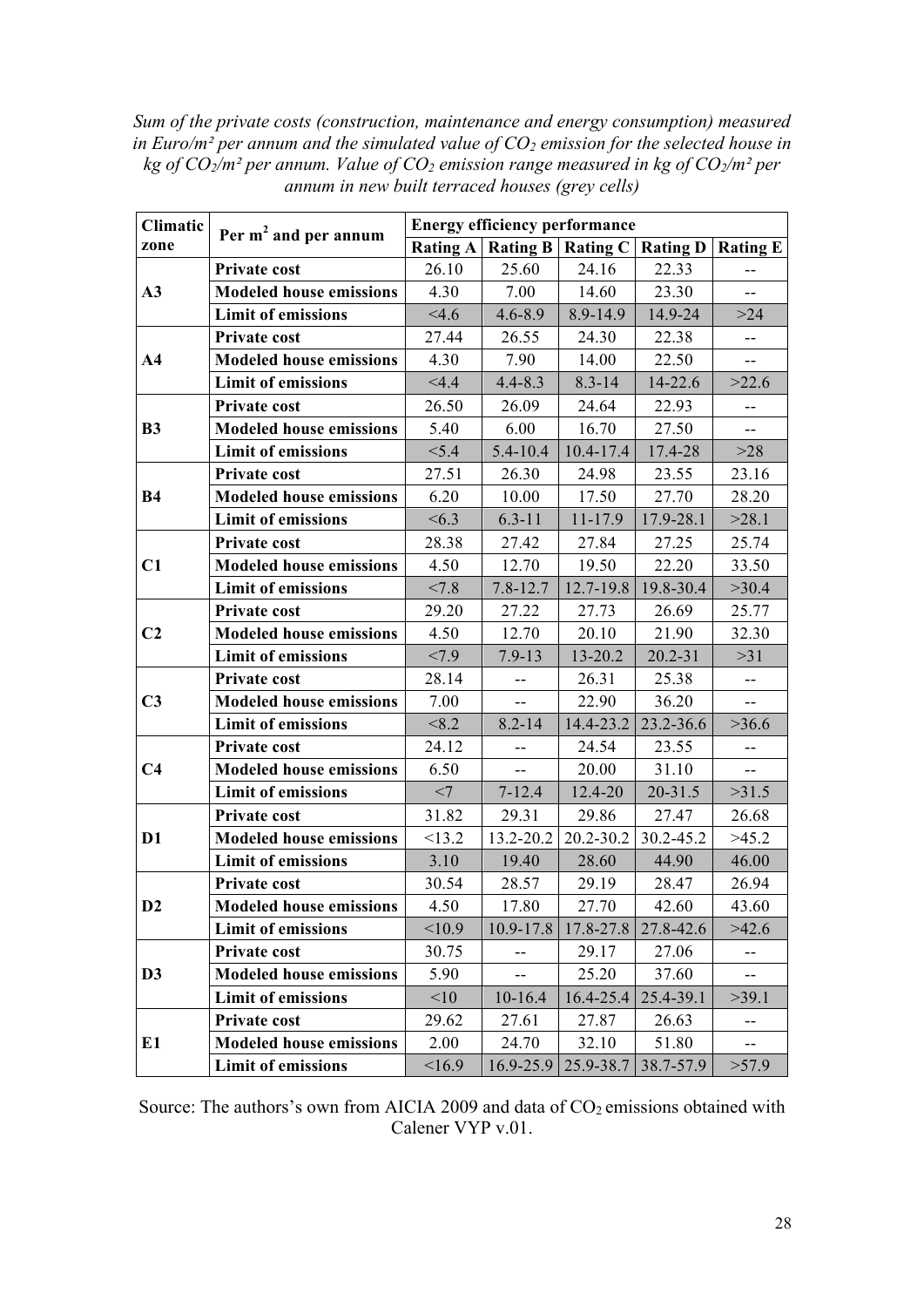|                |                  | ${\bf E}$ |           | $\mathbf D$ |              | $\mathbf C$ |           | $\, {\bf B}$ |                | $\mathbf A$ |
|----------------|------------------|-----------|-----------|-------------|--------------|-------------|-----------|--------------|----------------|-------------|
| Zone           | $\mathbf r$      | C(f)      | $VCO2E-D$ | C(f)        | $VCO2_{D-C}$ | C(f)        | $VCO2C-B$ | C(f)         | $VCO2_{B-A}$   | C(f)        |
| A3             | 1.5              |           |           | 383,546     | 75           | 417,943     | 60        | 441,775      | 109            | 457,281     |
|                | 3.5              |           |           | 281,673     | 101          | 306,825     | 66        | 321,167      | 201            | 336,731     |
|                | $3.5*$           |           |           | 299,038     | 90           | 321,520     | 60        | 334,583      | 182            | 348,658     |
|                | 5.5              |           |           | 241,921     | 130          | 263,487     | 73        | 274,106      | 301            | 289,655     |
| A <sub>4</sub> | 1.5              |           |           | 387,264     | 76           | 421,260     | 113       | 457,659      | 131            | 482,454     |
|                | 3.5              |           |           | 286,370     | 95           | 309,530     | 143       | 334,581      | 199            | 355,159     |
|                | $3.5*$           |           |           | 303,187     | 85           | 323,825     | 136       | 347,608      | 207            | 368,975     |
|                | 5.5              |           |           | 247,018     | 117          | 265,958     | 166       | 285,322      | 275            | 304,200     |
| B3             | 1.5              |           |           | 392,370     | $80\,$       | 425,940     | 42        | 449,598      | 349            | 460,630     |
|                | 3.5              |           |           | 287,782     | 81           | 312,815     | $46\,$    | 326,836      | 642            | 337,869     |
|                | $3.5*$           |           |           | 307,603     | 69           | 328,879     | 43        | 341,938      | 641            | 352,670     |
|                | 5.5              |           |           | 246,939     | 105          | 268,673     | $50\,$    | 278,856      | 963            | 289,890     |
| <b>B4</b>      | 1.5              | 395,459   | 203       | 400,808     | 56           | 430,936     | 55        | 452,975      | 103            | 473,499     |
|                | 3.5              | 289,457   | 191       | 292,329     | $80\,$       | 315,836     | 61        | 329,039      | 151            | 345,469     |
|                | $3.5*$           | 309,788   | 173       | 312,273     | 68           | 332,206     | 55        | 344,116      | 186            | 364,399     |
|                | 5.5              | 248,273   | 181       | 249,998     | 108          | 270,940     | 68        | 280,619      | 204            | 295,430     |
|                | 1.5              | 432,647   | 43        | 458,235     | 93           | 471,499     | $\,1\,$   | 471,921      | $20\,$         | 483,007     |
| C1             | 3.5              | 312,457   | 47        | 327,764     | 145          | 338,969     | $21\,$    | 343,089      | $\overline{8}$ | 345,453     |
|                | $3.5*$           | 335,804   | 37        | 347,624     | 122          | 357,099     | $-2$      | 356,752      | 9              | 359,294     |
|                | 5.5              | 265,566   | 52        | 276,862     | 202          | 287,320     | 43        | 292,897      | $-5$           | 291,788     |
|                | 1.5              | 439,057   | 40        | 461,109     | 140          | 474,381     | $-2$      | 473,415      | 57             | 498,177     |
| C <sub>2</sub> | 3.5              | 321,457   | $44\,$    | 334,175     | 211          | 345,073     | 14        | 347,980      | $48\,$         | 359,152     |
|                | $3.5*$           | 343,842   | 34        | 353,857     | 185          | 363,414     | $-9$      | 361,578      | 66             | 377,046     |
|                | 5.5              | 275,140   | 48        | 284,651     | 291          | 294,657     | 32        | 299,111      | 37             | 304,859     |
|                | 1.5              |           |           | 418,759     | 26           | 437,119     |           |              |                | 469,998     |
| C3             | $\overline{3.5}$ |           |           | 297,297     | 31           | 309, 236    |           |              |                | 332,270     |
|                | $3.5*$           |           |           | 322,143     | 19           | 329,265     |           |              |                | 352,091     |

TABLE 9 *Values discounted in Euros for private costs (C) and the*  $V_{CO2}$  *in Euros/ton CO<sub>2</sub>*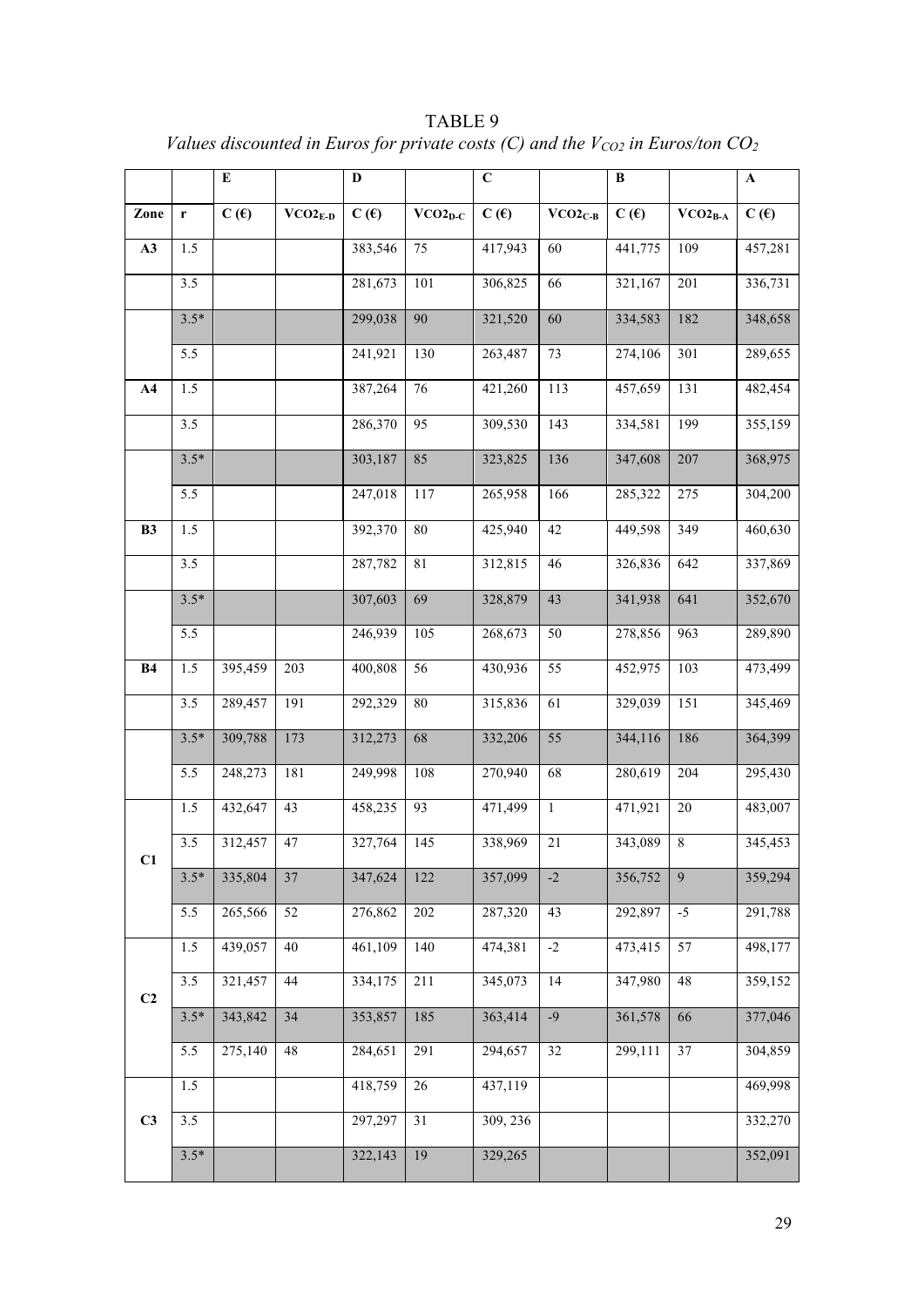|                | 5.5              |         |     | 249,927 | 37              | 259,378 |                 |         |                 | 278,482 |
|----------------|------------------|---------|-----|---------|-----------------|---------|-----------------|---------|-----------------|---------|
| C <sub>4</sub> | 1.5              |         |     | 393,134 | 35              | 413,652 |                 |         |                 | 453,751 |
|                | $\overline{3.5}$ |         |     | 281,761 | 47              | 296,682 |                 |         |                 | 329,488 |
|                | $3.5*$           |         |     | 303,691 | $\overline{35}$ | 314,796 |                 |         |                 | 343,687 |
|                | 5.5              |         |     | 238,285 | 60              | 251,037 |                 |         |                 | 280,941 |
| D1             | $\overline{1.5}$ | 466,399 | 188 | 477,256 | $\overline{17}$ | 491,490 | $\overline{2}$  | 492,379 | $\overline{38}$ | 525,089 |
|                | 3.5              | 330,495 | 172 | 335,915 | $20\,$          | 345,106 | $22\,$          | 350,928 | 37              | 368,014 |
|                | $3.5*$           | 361,172 | 151 | 365,942 | $\overline{7}$  | 368,977 | $\overline{0}$  | 368,936 | $\overline{52}$ | 393,066 |
|                | 5.5              | 277,484 | 159 | 280,815 | 23              | 288,081 | 44              | 295,872 | 35              | 306,717 |
| D2             | 1.5              | 446,418 | 403 | 467,643 | $18\,$          | 482,418 | $\mathbf{1}$    | 482,978 | 44              | 513,550 |
|                | $\overline{3.5}$ | 320,450 | 364 | 330,890 | $\overline{21}$ | 340,230 | $22\,$          | 346,109 | 41              | 361,788 |
|                | $3.5*$           | 349,718 | 345 | 359,614 | $\overline{9}$  | 363,511 | $-2$            | 363,047 | 57              | 384,838 |
|                | 5.5              | 271,338 | 326 | 277,566 | 24              | 284,821 | 46              | 292,824 | 38              | 302,555 |
| D3             | 1.5              |         |     | 456,210 | 56              | 493,265 |                 |         |                 | 518,589 |
|                | 3.5              |         |     | 331,042 | 68              | 355201  |                 |         |                 | 370,565 |
|                | $3.5*$           |         |     | 356,797 | 56              | 376,758 |                 |         |                 | 392,071 |
|                | 5.5              |         |     | 282,194 | 81              | 301,452 |                 |         |                 | 312,764 |
| E1             | 1.5              |         |     | 433,265 | 26              | 460,516 | $\overline{14}$ | 466,019 | $\overline{18}$ | 487,763 |
|                | 3.5              |         |     | 306,594 | 35              | 326,301 | 44              | 335,695 | $11\,$          | 342,560 |
|                | $3.5*$           |         |     | 340,674 | $\overline{21}$ | 352,504 | $\overline{22}$ | 357,185 | 19              | 369,836 |
|                | 5.5              |         |     | 257,096 | 45              | 273,931 | $77\,$          | 284,878 | $\sqrt{2}$      | 285,095 |

\*Values when considering double price for energy